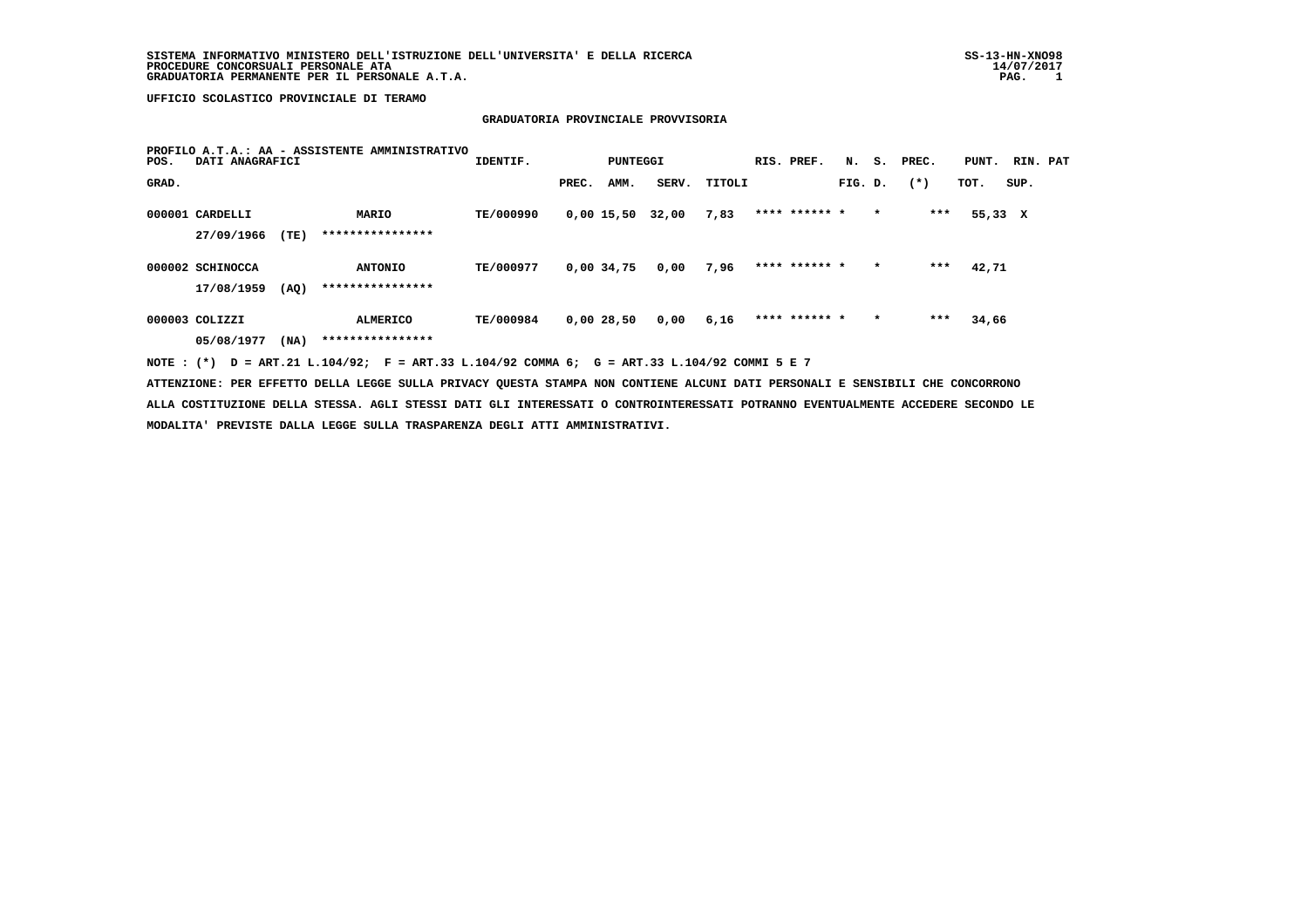# **GRADUATORIA PROVINCIALE PROVVISORIA**

| POS.  | DATI ANAGRAFICI    |      | PROFILO A.T.A.: AT - ASSISTENTE TECNICO | IDENTIF.                                           |            | PUNTEGGI     |                    |        | RIS. PREF.    | N.      | s.      | PREC. | PUNT. | RIN. PAT |  |
|-------|--------------------|------|-----------------------------------------|----------------------------------------------------|------------|--------------|--------------------|--------|---------------|---------|---------|-------|-------|----------|--|
| GRAD. |                    |      |                                         |                                                    | PREC.      | AMM.         | SERV.              | TITOLI |               | FIG. D. |         | $(*)$ | TOT.  | SUP.     |  |
|       | 000001 NARDANGELI  |      | TIZIANA                                 | TE/000975                                          |            |              | $0.00$ 13.00 27.60 | 6,58   | **** ****** * |         | $\star$ | $***$ | 47,18 |          |  |
|       | 26/08/1959         | (TE) | ****************                        | AREE DI LABORATORIO POSSEDUTE: AR29 AR32 AR36      |            |              |                    |        |               |         |         |       |       |          |  |
|       | 000002 BORDONARO   |      | LINDA                                   | TE/000631                                          | 43,50 0,00 |              | 1,20               | 0,00   | **** ****** * |         | $\star$ | $***$ | 44,70 |          |  |
|       | 21/12/1973         | (VA) | ****************                        | AREE DI LABORATORIO POSSEDUTE: AR08 AR23 AR38      |            |              |                    |        |               |         |         |       |       |          |  |
|       | 000003 SCOSCINA    |      | TONINO                                  | TE/000790                                          | 41,10 0,00 |              | 1,20               | 0,00   | **** ****** * |         | $\star$ | $***$ | 42,30 |          |  |
|       | 02/04/1963         | (TE) | ****************                        | AREE DI LABORATORIO POSSEDUTE: AR01 AR08 AR18 AR22 |            |              |                    |        |               |         |         |       |       |          |  |
|       | 000004 GIOVANNUCCI |      | GIANNI                                  | <b>TE/000988</b>                                   |            |              | $0,00$ 15,00 16,40 | 9,20   | **** ****** * |         | $\star$ | ***   | 40,60 |          |  |
|       | 11/11/1963         | (TE) | ****************                        | AREE DI LABORATORIO POSSEDUTE: AR02 AR08 AR21      |            |              |                    |        |               |         |         |       |       |          |  |
|       | 000005 ALTIZIO     |      | <b>ANNA</b>                             | TE/000991                                          |            | $0,00$ 15,50 | 8,70               | 9,00   | **** ****** * |         | $\star$ | ***   | 33,20 |          |  |
|       | 24/05/1967         | (BA) | ****************                        | AREE DI LABORATORIO POSSEDUTE: AR02 AR08 AR19 AR21 |            |              |                    |        |               |         |         |       |       |          |  |
|       | 000006 DI LORENZO  |      | <b>RICCARDO</b>                         | TE/000152                                          | 17,70 0,00 |              | 0,00               | 0,00   | **** ****** * |         | $\star$ | $***$ | 17,70 |          |  |
|       | 22/06/1968         | (TE) | ****************                        | AREE DI LABORATORIO POSSEDUTE: AR08                |            |              |                    |        |               |         |         |       |       |          |  |
|       |                    |      |                                         |                                                    |            |              |                    |        |               |         |         |       |       |          |  |

 **NOTE : (\*) D = ART.21 L.104/92; F = ART.33 L.104/92 COMMA 6; G = ART.33 L.104/92 COMMI 5 E 7**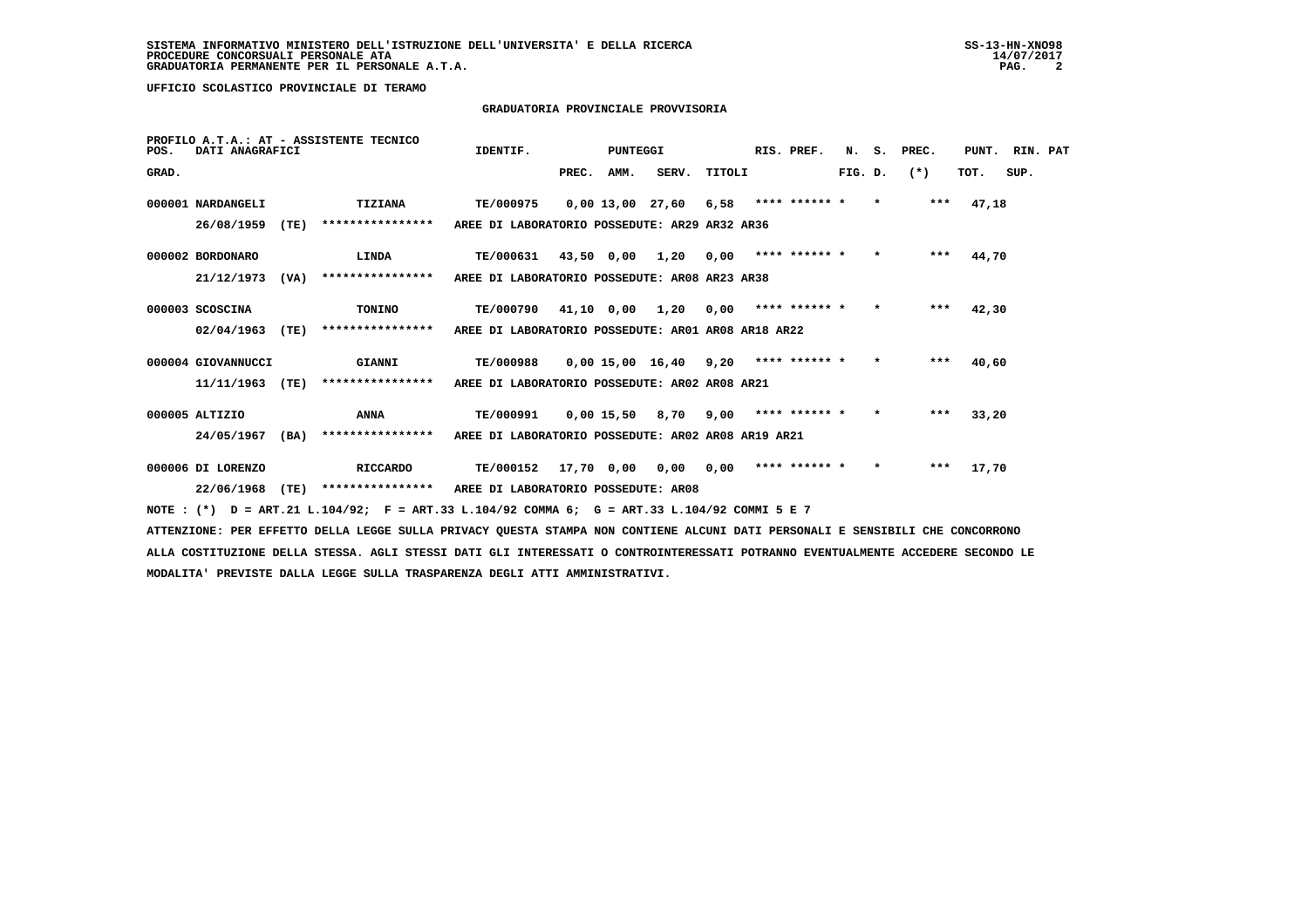## **GRADUATORIA PROVINCIALE PROVVISORIA**

| PROFILO A.T.A.: CO - CUOCO<br>DATI ANAGRAFICI<br>POS.                                       | IDENTIF.  |       | PUNTEGGI   |       |            | RIS. PREF.    | N.      |         | S. PREC. | PUNT. RIN. PAT |      |  |
|---------------------------------------------------------------------------------------------|-----------|-------|------------|-------|------------|---------------|---------|---------|----------|----------------|------|--|
| GRAD.                                                                                       |           | PREC. | AMM.       | SERV. | TITOLI     |               | FIG. D. |         | $(*)$    | TOT.           | SUP. |  |
| 000001 DI REMIGIO<br>MARCO                                                                  | TE/000983 |       | 0,00 12,50 | 7,50  | 8,40       | **** ****** * |         | $\star$ | ***      | 28,40          |      |  |
| ****************<br>06/06/1980<br>(PE)                                                      |           |       |            |       |            |               |         |         |          |                |      |  |
| 000002 GRIECO<br><b>ROSA</b>                                                                | TE/000982 |       | 0,00 16,00 |       | 0,00 10,00 | **** ****** * |         | $\star$ | ***      | 26,00          |      |  |
| ****************<br>14/01/1970<br>(SA)                                                      |           |       |            |       |            |               |         |         |          |                |      |  |
| NOTE: (*) D = ART.21 L.104/92; F = ART.33 L.104/92 COMMA 6; G = ART.33 L.104/92 COMMI 5 E 7 |           |       |            |       |            |               |         |         |          |                |      |  |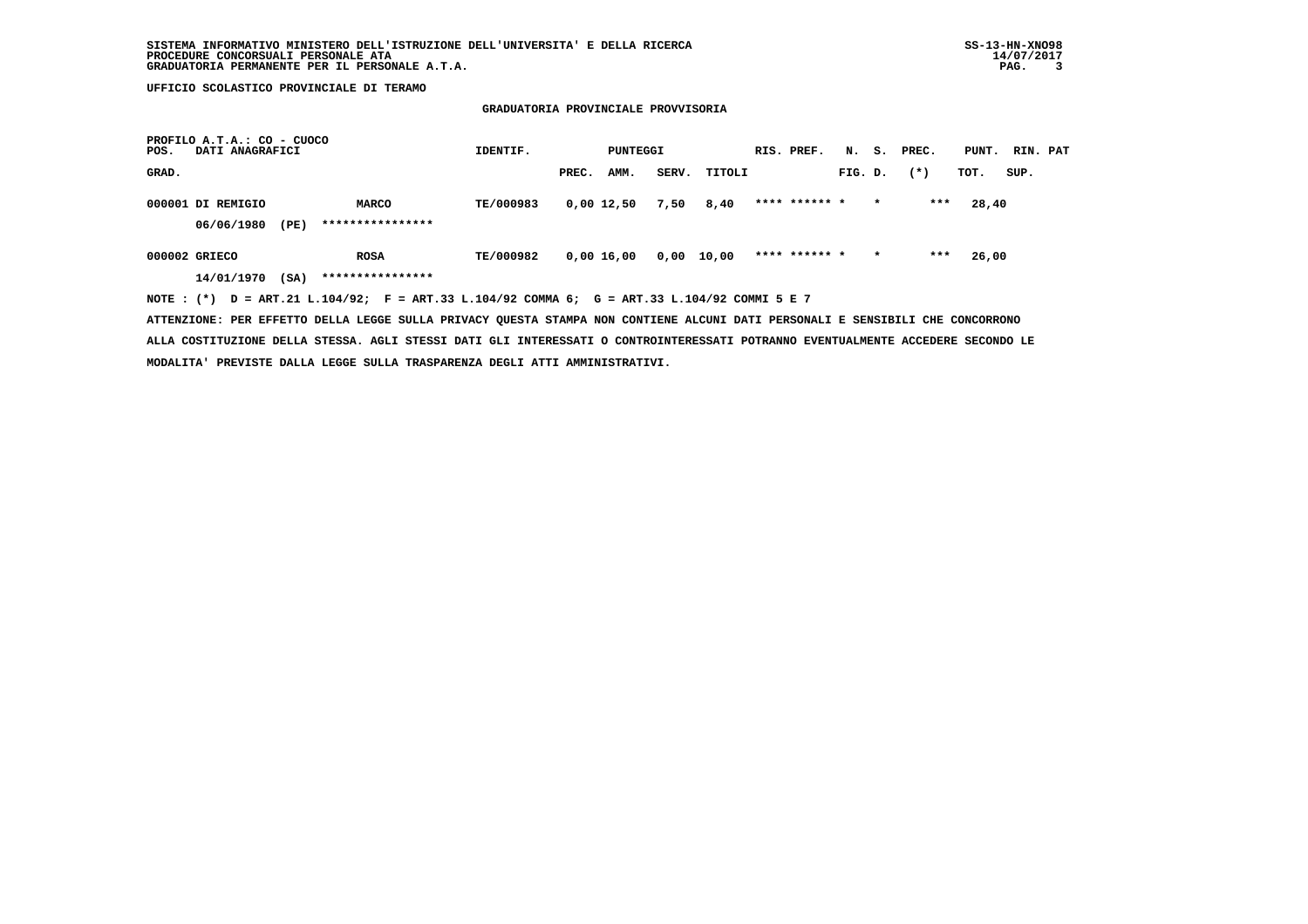# **GRADUATORIA PROVINCIALE PROVVISORIA**

 **PROFILO A.T.A.: CR - COLLABORATORE SCOLASTICO TECNICO (ADDETTO AZIENDE AGRARIE) NON CI SONO ASPIRANTI DA STAMPARE**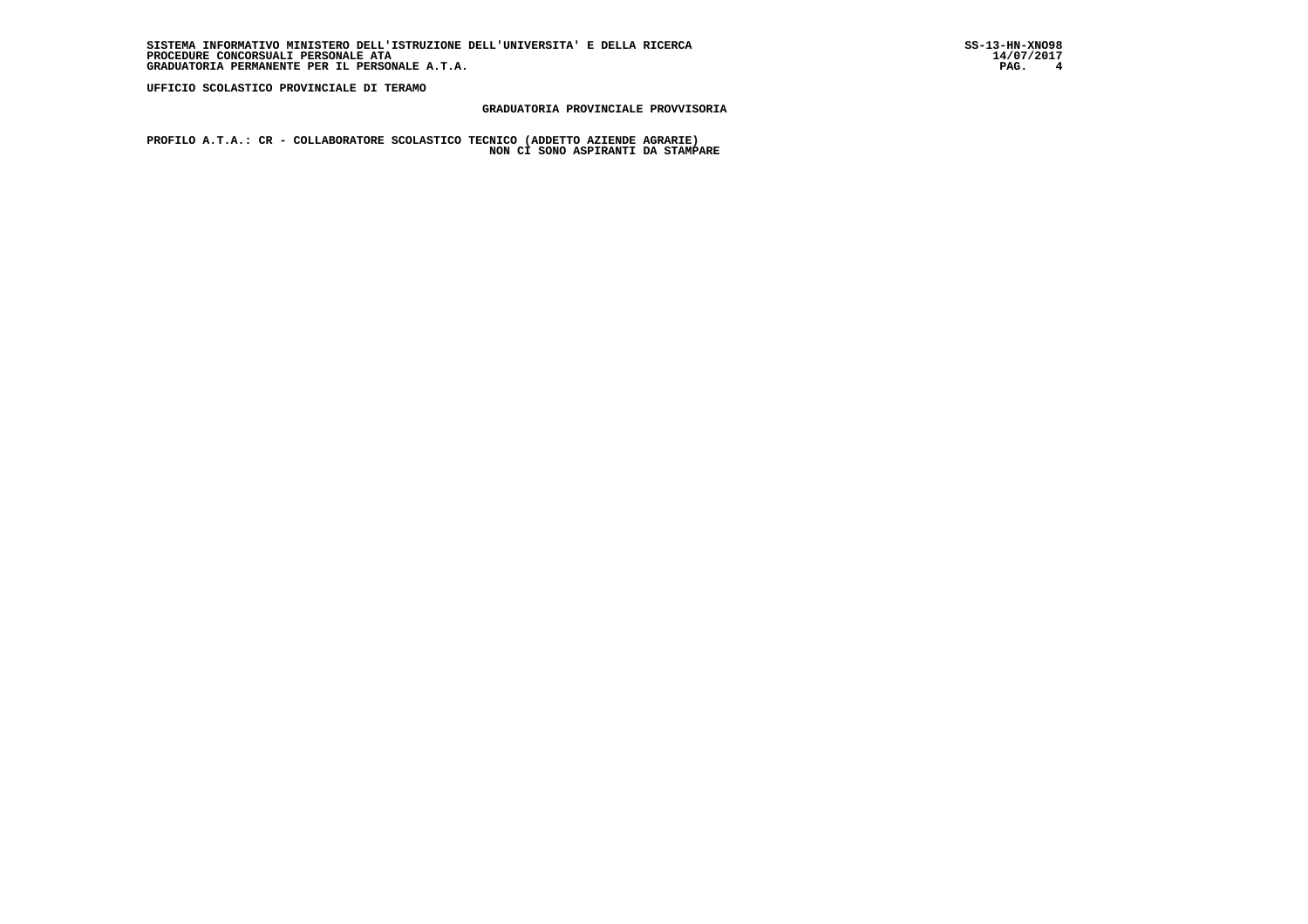# **GRADUATORIA PROVINCIALE PROVVISORIA**

| POS.        | DATI ANAGRAFICI   |      | PROFILO A.T.A.: CS - COLLABORATORE SCOLASTICO | IDENTIF.         |              | <b>PUNTEGGI</b> |       |        | RIS. PREF.    | N.      | s. | PREC. | PUNT. | RIN. PAT |  |
|-------------|-------------------|------|-----------------------------------------------|------------------|--------------|-----------------|-------|--------|---------------|---------|----|-------|-------|----------|--|
| GRAD.       |                   |      |                                               |                  | PREC.        | AMM.            | SERV. | TITOLI |               | FIG. D. |    | $(*)$ | TOT.  | SUP.     |  |
|             | 000001 D'IGNAZIO  |      | <b>FLAVIA</b>                                 | TE/000659        | 46,00 0,00   |                 | 4,50  | 0,00   | **** ****** * |         |    | ***   | 50,50 |          |  |
|             | 14/03/1963        | (TE) | ****************                              |                  |              |                 |       |        |               |         |    |       |       |          |  |
|             | 000002 IOANNONI   |      | <b>GIOVANNA</b>                               | TE/000669        | 45,50 0,00   |                 | 4,50  | 0,00   | **** ****** * |         |    | ***   | 50,00 |          |  |
|             | 28/07/1964 (TE)   |      | ****************                              |                  |              |                 |       |        |               |         |    |       |       |          |  |
|             | 000003 MAZZONI    |      | GUIDO                                         | TE/000675        | 45,50 0,00   |                 | 4,50  | 0,00   | **** ****** * |         |    | $***$ | 50,00 |          |  |
|             | 23/02/1964 (TE)   |      | ****************                              |                  |              |                 |       |        |               |         |    |       |       |          |  |
| 000004 NERI |                   |      | <b>ROMANA</b>                                 | TE/000706        | $45,15$ 0,00 |                 | 4,50  | 0,00   | **** ****** * |         |    | $***$ | 49,65 |          |  |
|             | 30/09/1956        | (TE) | ****************                              |                  |              |                 |       |        |               |         |    |       |       |          |  |
|             | 000005 ESPOSITO   |      | <b>RITA</b>                                   | TE/000665        | 44,50 0,00   |                 | 4,50  | 0,00   | **** ****** * |         |    | $***$ | 49,00 |          |  |
|             | 20/08/1962 (TE)   |      | ****************                              |                  |              |                 |       |        |               |         |    |       |       |          |  |
|             | 000006 TULLII     |      | <b>SIMONETTA</b>                              | <b>TE/000727</b> | 44,00 0,00   |                 | 4,50  | 0,00   | **** ****** * |         |    | $***$ | 48,50 |          |  |
|             | 28/10/1967 (TE)   |      | ****************                              |                  |              |                 |       |        |               |         |    |       |       |          |  |
|             | 000007 FORLIZZI   |      | <b>PAOLA</b>                                  | TE/000667        | 43,50 0,00   |                 | 4,50  | 0,00   | **** ****** * |         |    | ***   | 48,00 |          |  |
|             | 20/09/1954 (TE)   |      | ****************                              |                  |              |                 |       |        |               |         |    |       |       |          |  |
|             | 000008 CANTAGALLI |      | <b>SAVERIO</b>                                | TE/000710        | 42,00 0,00   |                 | 4,50  | 0,00   | **** ******   |         |    | ***   | 46,50 |          |  |
|             | 19/03/1954 (TE)   |      | ****************                              |                  |              |                 |       |        |               |         |    |       |       |          |  |
|             | 000009 TORTU'     |      | <b>BRUNO</b>                                  | TE/000685        | $41,85$ 0,00 |                 | 4,50  | 0,00   | **** ****** * |         |    | $***$ | 46,35 |          |  |
|             | 03/01/1955 (TE)   |      | ****************                              |                  |              |                 |       |        |               |         |    |       |       |          |  |
| 000010 SECA |                   |      | <b>RINALDO</b>                                | <b>TE/000684</b> | 41,10 0,00   |                 | 4,50  | 0,00   | **** ****** * |         |    | ***   | 45,60 |          |  |
|             | 11/10/1955        | (TE) | ****************                              |                  |              |                 |       |        |               |         |    |       |       |          |  |
|             | 000011 ZUCCARINI  |      | <b>BARBARA</b>                                | TE/000733        | 41,00 0,00   |                 | 4,50  | 0,00   | **** ******   |         |    | ***   | 45,50 |          |  |
|             | 15/07/1968        | (TE) | ****************                              |                  |              |                 |       |        |               |         |    |       |       |          |  |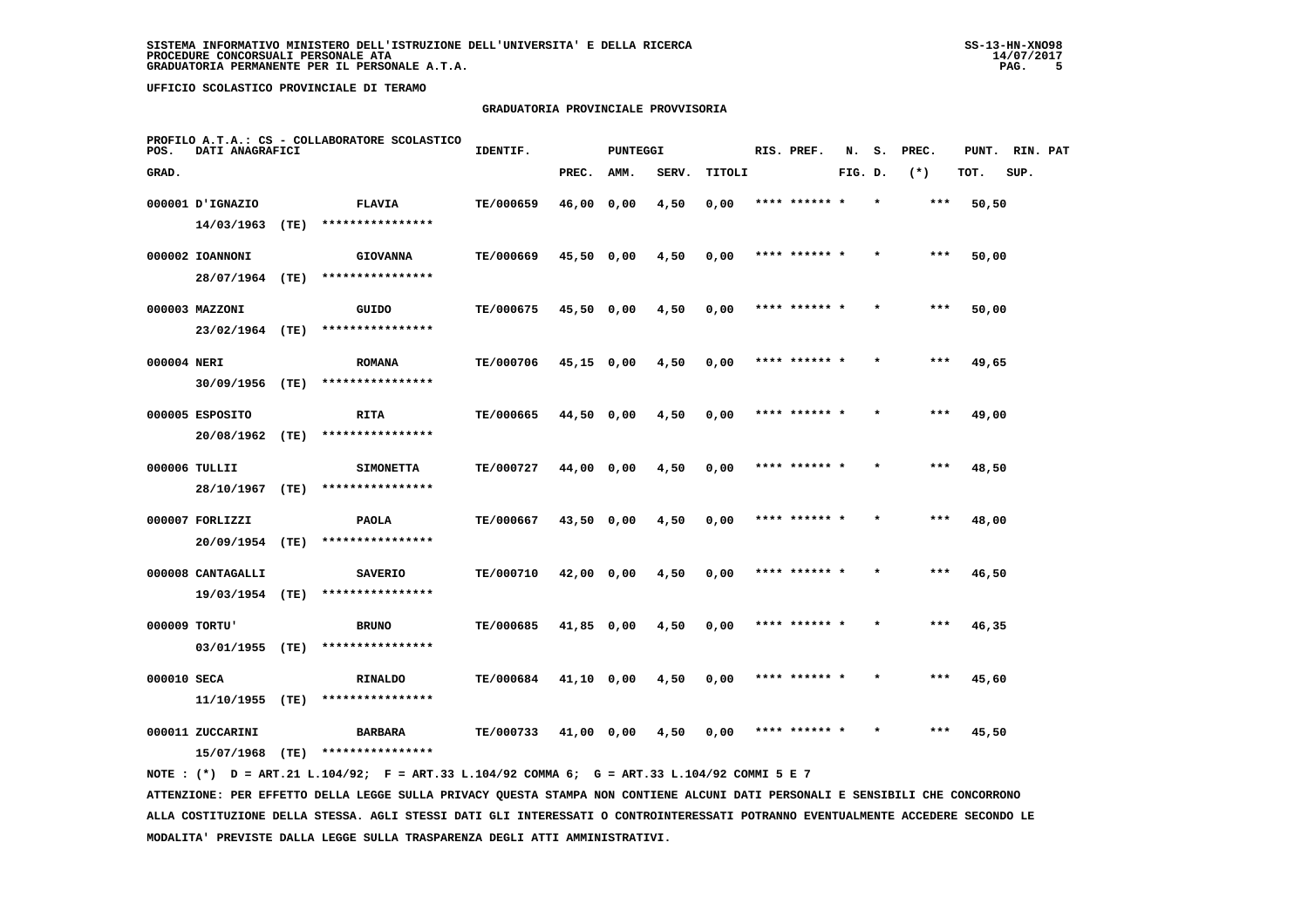# **GRADUATORIA PROVINCIALE PROVVISORIA**

| POS.         | DATI ANAGRAFICI       |      | PROFILO A.T.A.: CS - COLLABORATORE SCOLASTICO | IDENTIF.  |              | PUNTEGGI |       |        | RIS. PREF.    | N.      | s.      | PREC. | PUNT. | RIN. PAT |  |
|--------------|-----------------------|------|-----------------------------------------------|-----------|--------------|----------|-------|--------|---------------|---------|---------|-------|-------|----------|--|
| GRAD.        |                       |      |                                               |           | PREC.        | AMM.     | SERV. | TITOLI |               | FIG. D. |         | $(*)$ | TOT.  | SUP.     |  |
|              | 000012 CARINELLI      |      | <b>ADELE</b>                                  | TE/000711 | 40,75 0,00   |          | 4,50  | 0,00   | **** ******   |         |         | ***   | 45,25 |          |  |
|              | 05/08/1960            | (TE) | ****************                              |           |              |          |       |        |               |         |         |       |       |          |  |
|              | 000013 BARGIGLIONE    |      | MARIA                                         | TE/000708 | $40,15$ 0,00 |          | 4,50  | 0,00   | **** ******   |         |         | ***   | 44,65 |          |  |
|              | 07/10/1964 (TE)       |      | ****************                              |           |              |          |       |        |               |         |         |       |       |          |  |
|              | 000014 RANALLI        |      | <b>PASQUALINA</b>                             | TE/000726 | 40,10 0,00   |          | 4,50  | 0,00   | **** ****** * |         | $\star$ | ***   | 44,60 |          |  |
|              | 20/06/1962            | (TE) | ****************                              |           |              |          |       |        |               |         |         |       |       |          |  |
|              | 000015 ANGELINI       |      | LUIGINA                                       | TE/000707 | 39,50 0,00   |          | 4,50  | 0,00   | **** ****** * |         |         | $***$ | 44,00 |          |  |
|              | 05/01/1963            | (TE) | ****************                              |           |              |          |       |        |               |         |         |       |       |          |  |
|              | 000016 DI SANTE       |      | <b>ANGELA</b>                                 | TE/000719 | 39,50 0,00   |          | 4,50  | 0,00   | **** ****** * |         |         | $***$ | 44,00 |          |  |
|              | 01/10/1961            | (TE) | ****************                              |           |              |          |       |        |               |         |         |       |       |          |  |
|              | 000017 DI MARCANTONIO |      | ANNA MARIA                                    | TE/000663 | 39,00 0,00   |          | 4,50  | 0,00   | **** ****** * |         | $\star$ | ***   | 43,50 |          |  |
|              | 11/02/1960 (TE)       |      | ****************                              |           |              |          |       |        |               |         |         |       |       |          |  |
|              | 000018 VAGNOZZI       |      | <b>MARILENA</b>                               | TE/000729 | $39,00$ 0,00 |          | 4,00  | 0,00   |               |         |         | $***$ | 43,00 |          |  |
|              | 18/04/1958 (TE)       |      | ****************                              |           |              |          |       |        |               |         |         |       |       |          |  |
| 000019 FERRI |                       |      | <b>ASSUNTA</b>                                | TE/000721 | $38,50$ 0,00 |          | 4,50  | 0,00   | **** ****** * |         |         | $***$ | 43,00 |          |  |
|              | 05/02/1963            | (TE) | ****************                              |           |              |          |       |        |               |         |         |       |       |          |  |
|              | 000020 MAZZACCHERA    |      | <b>DONATELLA</b>                              | TE/000724 | $36,50$ 0,00 |          | 4,50  | 0,00   | **** ****** * |         | $\star$ | ***   | 41,00 |          |  |
|              | 21/05/1952            | (RM) | ****************                              |           |              |          |       |        |               |         |         |       |       |          |  |
|              | 000021 LANARO         |      | <b>ADALGISA</b>                               | TE/000670 | 35,50 0,00   |          | 4,50  | 0,00   |               |         |         | $***$ | 40,00 |          |  |
|              | 13/07/1963            | (TE) | ****************                              |           |              |          |       |        |               |         |         |       |       |          |  |
|              | 000022 TERRIBILE      |      | <b>ROSINA</b><br>****************             | TE/000705 | $35,15$ 0,00 |          | 4,50  | 0,00   | **** ****** * |         |         | ***   | 39,65 |          |  |
|              | 12/02/1959            | (TE) |                                               |           |              |          |       |        |               |         |         |       |       |          |  |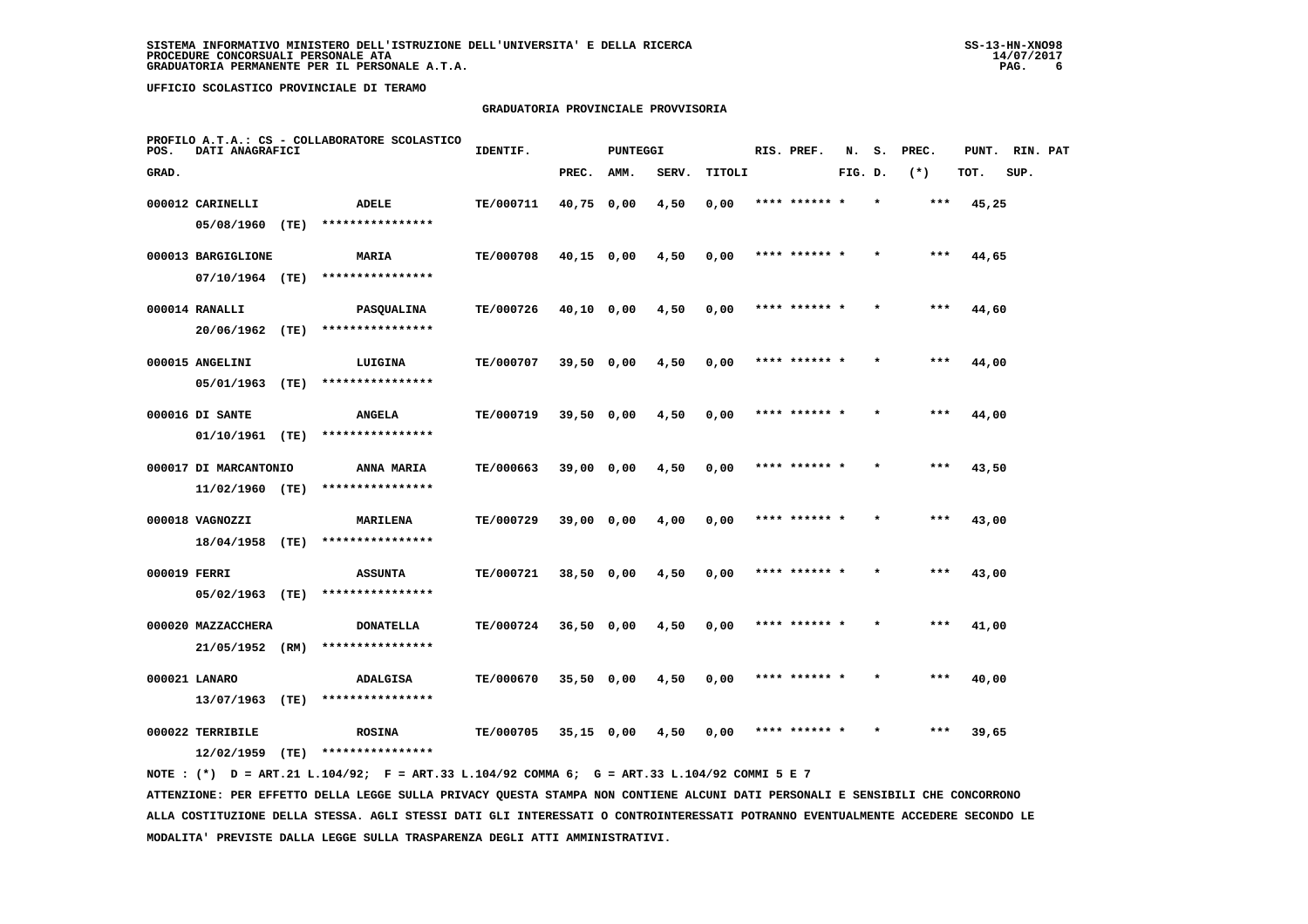# **GRADUATORIA PROVINCIALE PROVVISORIA**

| POS.         | DATI ANAGRAFICI               |      | PROFILO A.T.A.: CS - COLLABORATORE SCOLASTICO | IDENTIF.         |              | <b>PUNTEGGI</b> |       |        | RIS. PREF.    | N.      | s. | PREC. | PUNT. | RIN. PAT |  |
|--------------|-------------------------------|------|-----------------------------------------------|------------------|--------------|-----------------|-------|--------|---------------|---------|----|-------|-------|----------|--|
| GRAD.        |                               |      |                                               |                  | PREC.        | AMM.            | SERV. | TITOLI |               | FIG. D. |    | $(*)$ | TOT.  | SUP.     |  |
|              | 000023 ULISSE                 |      | ANNA                                          | TE/000728        | 34,05 0,00   |                 | 4,50  | 0,00   | **** ****** * |         |    | ***   | 38,55 |          |  |
|              | 06/03/1957 (TE)               |      | ****************                              |                  |              |                 |       |        |               |         |    |       |       |          |  |
|              | 000024 DE LUCA                |      | CLAUDIO                                       | TE/000716        | $34,00$ 0,00 |                 | 4,50  | 0,00   | **** ****** * |         |    | ***   | 38,50 |          |  |
|              | 06/01/1961 (TE)               |      | ****************                              |                  |              |                 |       |        |               |         |    |       |       |          |  |
| 000025 MUZZI |                               |      | <b>DONATELLA</b>                              | TE/000434        | 38,30 0,00   |                 | 0,00  | 0,00   | **** ****** * |         |    | $***$ | 38,30 |          |  |
|              | 13/01/1957 (TE)               |      | ****************                              |                  |              |                 |       |        |               |         |    |       |       |          |  |
|              | 000026 DI GIACINTO            |      | <b>ENNIO</b>                                  | TE/000717        | $33,65$ 0,00 |                 | 4,50  | 0,00   | **** ****** * |         |    | ***   | 38,15 |          |  |
|              | 23/07/1957                    | (TE) | ****************                              |                  |              |                 |       |        |               |         |    |       |       |          |  |
|              | 000027 VALLERIANI             |      | ZOPITO                                        | TE/000731        | $32,50$ 0,00 |                 | 4,50  | 0,00   | **** ****** * |         |    | $***$ | 37,00 |          |  |
|              | 28/01/1954 (TE)               |      | ****************                              |                  |              |                 |       |        |               |         |    |       |       |          |  |
|              | 000028 DE IULIIS              |      | <b>CONCETTA</b>                               | <b>TE/000800</b> | 31,50 0,00   |                 | 4,50  | 0,00   | **** ****** * |         |    | $***$ | 36,00 |          |  |
|              | 03/02/1963                    | (RM) | ****************                              |                  |              |                 |       |        |               |         |    |       |       |          |  |
|              | 000029 PETRUCCI               |      | CINZIA                                        | TE/000725        | $31,50$ 0,00 |                 | 4,50  | 0,00   | **** ****** * |         |    | ***   | 36,00 |          |  |
|              | 23/12/1960                    | (TE) | ****************                              |                  |              |                 |       |        |               |         |    |       |       |          |  |
|              | 000030 VALENTINI              |      | LUCIA<br>****************                     | TE/000730        | 30,50 0,00   |                 | 4,50  | 0,00   | **** ******   |         |    | ***   | 35,00 |          |  |
|              | 18/05/1960                    | (TE) |                                               |                  |              |                 |       |        |               |         |    |       |       |          |  |
|              | 000031 DI PAOLO<br>18/03/1959 | (TE) | CONCEZIO<br>****************                  | TE/000807        | $30,50$ 0,00 |                 | 4,50  | 0,00   | **** ****** * |         |    | $***$ | 35,00 |          |  |
|              |                               |      |                                               |                  |              |                 |       |        |               |         |    |       |       |          |  |
|              | 000032 MATANI                 |      | <b>MICHELINA</b><br>****************          | <b>TE/000814</b> | 30,00 0,00   |                 | 4,50  | 0,00   | **** ****** * |         |    | ***   | 34,50 |          |  |
|              | 30/08/1962                    | (TE) |                                               |                  |              |                 |       |        |               |         |    |       |       |          |  |
|              | 000033 DI MATTEO              |      | <b>GRAZIELLA</b>                              | TE/000718        | 30,00 0,00   |                 | 4,50  | 0,00   | **** ******   |         |    | ***   | 34,50 |          |  |
|              | 02/07/1960                    | (TE) | ****************                              |                  |              |                 |       |        |               |         |    |       |       |          |  |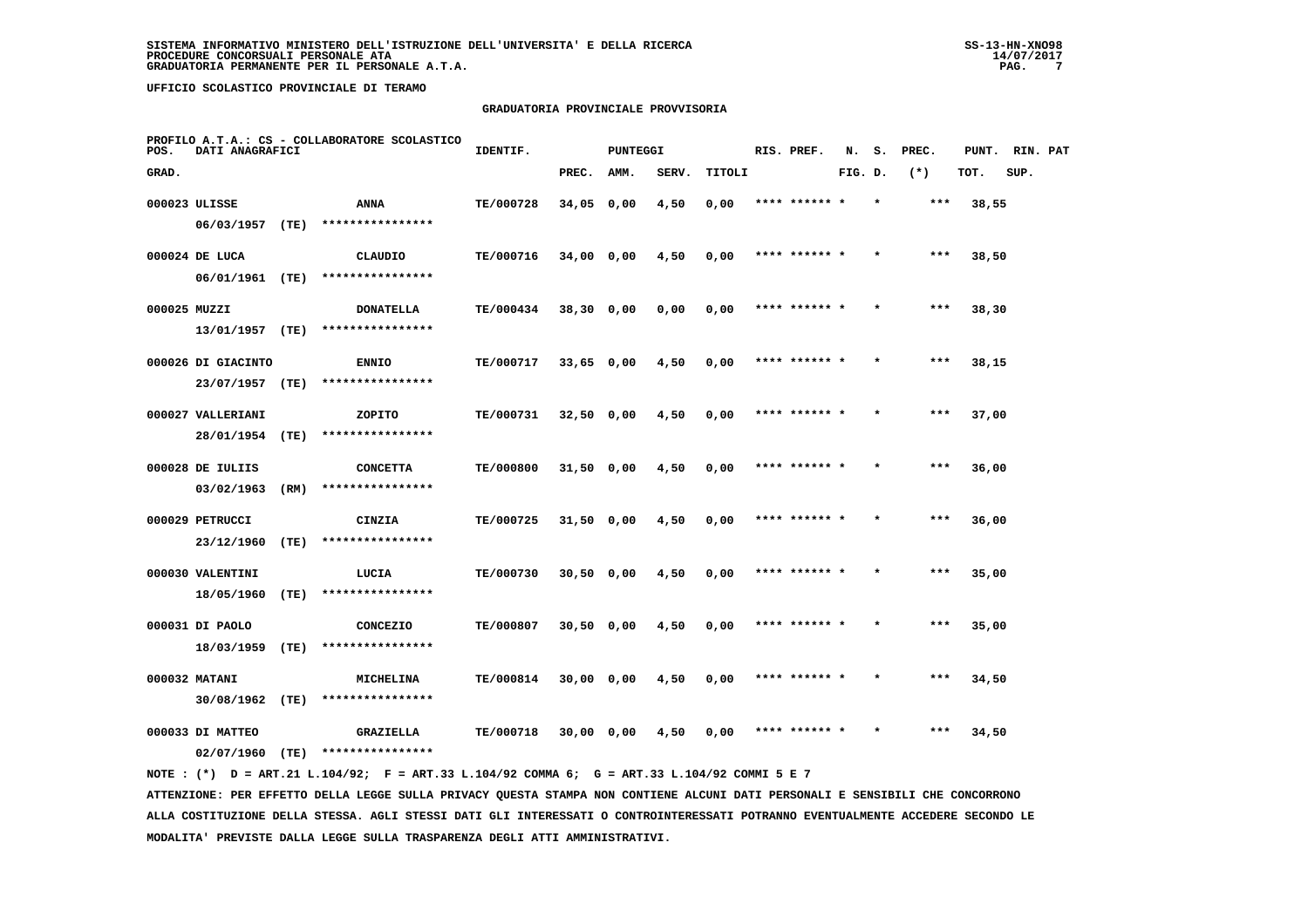# **GRADUATORIA PROVINCIALE PROVVISORIA**

| POS.         | DATI ANAGRAFICI                          |      | PROFILO A.T.A.: CS - COLLABORATORE SCOLASTICO | IDENTIF.  |              | PUNTEGGI |       |        | RIS. PREF.    | N.      | s.      | PREC. | PUNT. | RIN. PAT |  |
|--------------|------------------------------------------|------|-----------------------------------------------|-----------|--------------|----------|-------|--------|---------------|---------|---------|-------|-------|----------|--|
| GRAD.        |                                          |      |                                               |           | PREC.        | AMM.     | SERV. | TITOLI |               | FIG. D. |         | $(*)$ | TOT.  | SUP.     |  |
|              | 000034 FRANCESCHINI<br>$16/12/1967$ (TE) |      | MONICA<br>****************                    | TE/000810 | 29,50 0,00   |          | 4,50  | 0,00   | **** ******   |         |         | ***   | 34,00 |          |  |
|              | 000035 MALIZIA                           |      | MIRELLA<br>****************                   | TE/000811 | 29,50 0,00   |          | 4,50  | 0,00   | **** ****** * |         |         | $***$ | 34,00 |          |  |
|              | 05/11/1958 (TE)<br>000036 DE GREGORIIS   |      | <b>ANNASILVIA</b>                             | TE/000799 | 29,00 0,00   |          | 4,50  | 0,00   | **** ****** * |         | $\star$ | $***$ | 33,50 |          |  |
|              | 06/02/1960 (TE)<br>000037 D'ASCENZO      |      | ****************<br><b>ANTONELLA</b>          | TE/000798 | 28,50 0,00   |          | 4,50  | 0,00   | **** ****** * |         |         | $***$ | 33,00 |          |  |
|              | 19/05/1963<br>000038 ERCOLI              | (TE) | ****************<br><b>ANGELA</b>             | TE/000809 | 28,50 0,00   |          | 4,50  | 0,00   | **** ****** * |         |         | $***$ | 33,00 |          |  |
|              | 03/12/1963                               | (TE) | ****************                              |           |              |          |       |        |               |         |         |       |       |          |  |
|              | 000039 ANGELOZZI<br>01/01/1961           | (TE) | LELLA<br>****************                     | TE/000791 | 28,50 0,00   |          | 4,50  | 0,00   | **** ****** * |         |         | $***$ | 33,00 |          |  |
|              | 000040 D'AMBROSIO<br>06/10/1960          | (TE) | LUANA<br>****************                     | TE/000797 | 27,65 0,00   |          | 4,50  | 0,00   | **** ******   |         |         | ***   | 32,15 |          |  |
|              | 000041 CISTOLA<br>09/03/1964 (TE)        |      | <b>ADRIANA</b><br>****************            | TE/000794 | 27,50 0,00   |          | 4,50  | 0,00   | **** ****** * |         |         | ***   | 32,00 |          |  |
|              | 000042 DOLCIMASCOLO<br>15/12/1954 (PA)   |      | <b>TERESA</b><br>****************             | TE/000808 | 27,50 0,00   |          | 4,50  | 0,00   | **** ****** * |         |         | $***$ | 32,00 |          |  |
|              | 000043 MARINARO<br>28/12/1957            | (TE) | <b>MASSIMO</b><br>****************            | TE/000813 | $26,75$ 0,00 |          | 4,50  | 0,00   | **** ****** * |         |         | ***   | 31,25 |          |  |
| 000044 LELLI | 13/08/1967                               | (TE) | <b>SABRINA</b><br>****************            | TE/000847 | 26,50 0,00   |          | 4,50  | 0,00   | **** ****** * |         |         | ***   | 31,00 |          |  |
|              |                                          |      |                                               |           |              |          |       |        |               |         |         |       |       |          |  |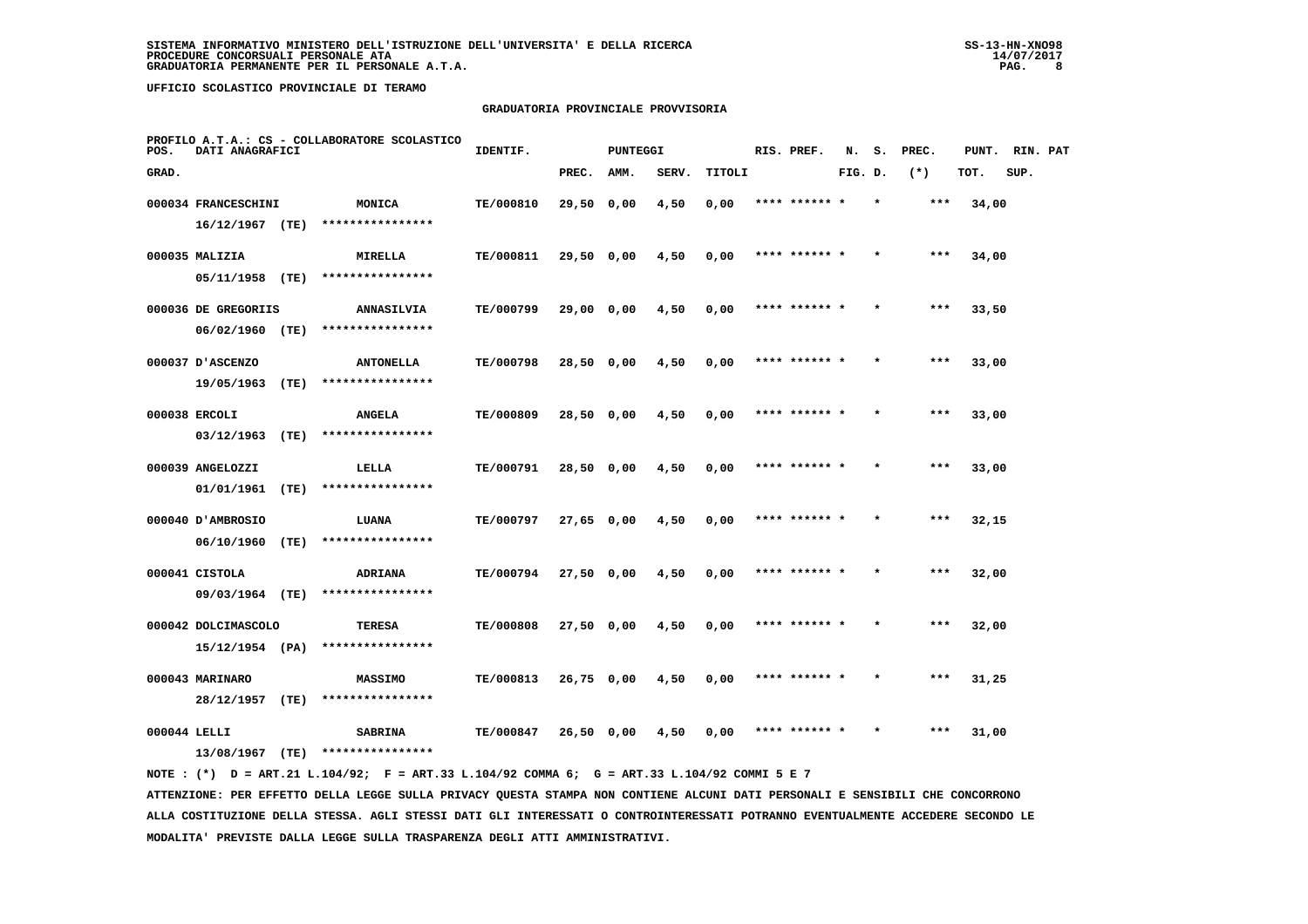# **GRADUATORIA PROVINCIALE PROVVISORIA**

| POS.         | DATI ANAGRAFICI        |      | PROFILO A.T.A.: CS - COLLABORATORE SCOLASTICO | IDENTIF.  |              | <b>PUNTEGGI</b> |       |        | RIS. PREF.    | N.      | s. | PREC. | PUNT. | RIN. PAT |  |
|--------------|------------------------|------|-----------------------------------------------|-----------|--------------|-----------------|-------|--------|---------------|---------|----|-------|-------|----------|--|
| GRAD.        |                        |      |                                               |           | PREC.        | AMM.            | SERV. | TITOLI |               | FIG. D. |    | $(*)$ | TOT.  | SUP.     |  |
|              | 000045 CORDONI         |      | <b>FRANCESCO</b>                              | TE/000821 | $26,20$ 0,00 |                 | 4,50  | 0,00   | **** ****** * |         |    | ***   | 30,70 |          |  |
|              | 07/04/1961 (GR)        |      | ****************                              |           |              |                 |       |        |               |         |    |       |       |          |  |
|              | 000046 DI CRISTOFARO   |      | <b>FIORENTINA</b>                             | TE/000801 | 26,00 0,00   |                 | 4,50  | 0,00   | **** ****** * |         |    | ***   | 30,50 |          |  |
|              | $11/02/1958$ (TE)      |      | ****************                              |           |              |                 |       |        |               |         |    |       |       |          |  |
|              | 000047 DI GIANDOMENICO |      | <b>MARINA</b>                                 | TE/000803 | 26,000,00    |                 | 4,50  | 0,00   | **** ****** * |         |    | $***$ | 30,50 |          |  |
|              | 15/09/1961 (TE)        |      | ****************                              |           |              |                 |       |        |               |         |    |       |       |          |  |
|              | 000048 DI LORETO       |      | <b>RITA</b>                                   | TE/000805 | 25,00 0,00   |                 | 4,50  | 0,00   | **** ****** * |         |    | $***$ | 29,50 |          |  |
|              | 21/09/1960             | (TE) | ****************                              |           |              |                 |       |        |               |         |    |       |       |          |  |
|              | 000049 DI NICOLA       |      | MARISA ASSUNTA                                | TE/000806 | $25,00$ 0,00 |                 | 4,50  | 0,00   | **** ****** * |         |    | $***$ | 29,50 |          |  |
|              | 15/08/1964             | (EE) | ****************                              |           |              |                 |       |        |               |         |    |       |       |          |  |
| 000050 DAZJ  |                        |      | <b>ANITA</b>                                  | TE/000822 | 25,00 0,00   |                 | 4,50  | 0,00   | **** ****** * |         |    | ***   | 29,50 |          |  |
|              | 28/10/1960 (TE)        |      | ****************                              |           |              |                 |       |        |               |         |    |       |       |          |  |
|              | 000051 MALIZIA         |      | RINA                                          | TE/000812 | 24,10 0,00   |                 | 4,50  | 0,00   | **** ****** * |         |    | $***$ | 28,60 |          |  |
|              | 04/03/1960 (TE)        |      | ****************                              |           |              |                 |       |        |               |         |    |       |       |          |  |
|              | 000052 PELUSI          |      | <b>GERMANO</b>                                | TE/000619 | 23,50 0,00   |                 | 4,50  | 0,00   | **** ****** * |         |    | ***   | 28,00 |          |  |
|              | 03/11/1968 (TE)        |      | ****************                              |           |              |                 |       |        |               |         |    |       |       |          |  |
| 000053 BUCCI |                        |      | <b>FRANCA</b>                                 | TE/000793 | $23,50$ 0,00 |                 | 4,50  | 0,00   | **** ****** * |         |    | $***$ | 28,00 |          |  |
|              | 10/05/1963             | (TE) | ****************                              |           |              |                 |       |        |               |         |    |       |       |          |  |
|              | 000054 BENEVENTI       |      | <b>LORETTA</b><br>****************            | TE/000946 | $23,30$ 0,00 |                 | 4,50  | 0,00   | **** ****** * |         |    | ***   | 27,80 |          |  |
|              | 30/08/1962             | (RE) |                                               |           |              |                 |       |        |               |         |    |       |       |          |  |
|              | 000055 SCARPONE        |      | MARCELLO<br>****************                  | TE/000826 | 23,00 0,00   |                 | 4,50  | 0,00   | **** ****** * |         |    | ***   | 27,50 |          |  |
|              | 25/09/1965             | (TE) |                                               |           |              |                 |       |        |               |         |    |       |       |          |  |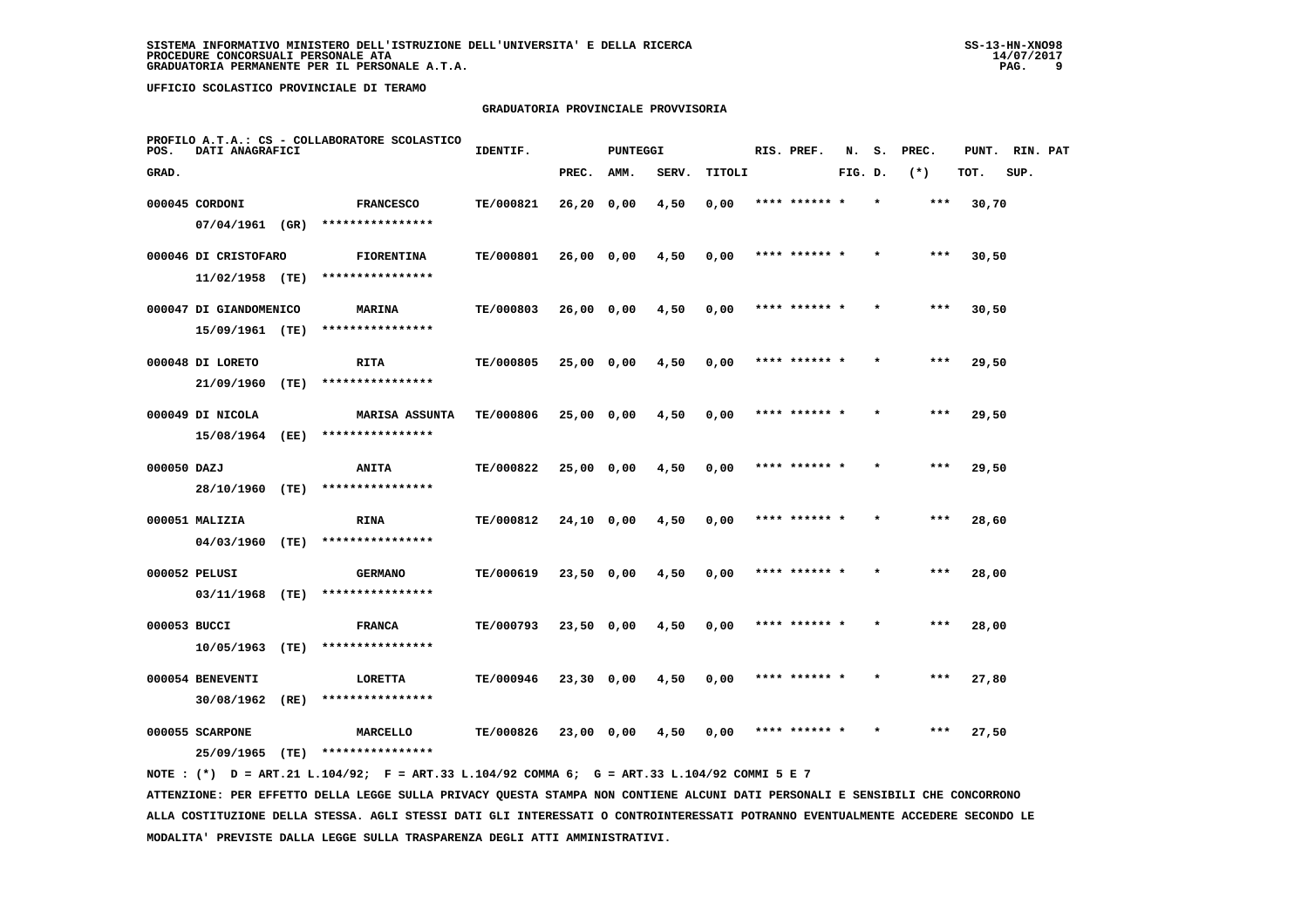# **GRADUATORIA PROVINCIALE PROVVISORIA**

| POS.  | DATI ANAGRAFICI                |      | PROFILO A.T.A.: CS - COLLABORATORE SCOLASTICO | IDENTIF.  |              | PUNTEGGI |       |        | RIS. PREF.    | N.      | s. | PREC. | PUNT. | RIN. PAT |  |
|-------|--------------------------------|------|-----------------------------------------------|-----------|--------------|----------|-------|--------|---------------|---------|----|-------|-------|----------|--|
| GRAD. |                                |      |                                               |           | PREC.        | AMM.     | SERV. | TITOLI |               | FIG. D. |    | $(*)$ | TOT.  | SUP.     |  |
|       | 000056 DI LORETO               |      | PATRIZIA                                      | TE/000823 | 23,00 0,00   |          | 4,50  | 0,00   | **** ******   |         |    | ***   | 27,50 |          |  |
|       | 18/10/1962                     | (TE) | ****************                              |           |              |          |       |        |               |         |    |       |       |          |  |
|       | 000057 MARCONE                 |      | <b>GABRIELE</b>                               | TE/000672 | 27,40 0,00   |          | 0,00  | 0,00   | **** ****** * |         |    | $***$ | 27,40 |          |  |
|       | 13/06/1954 (TE)                |      | ****************                              |           |              |          |       |        |               |         |    |       |       |          |  |
|       | 000058 CIAMMARICONI            |      | <b>RITA</b>                                   | TE/000819 | 22,50 0,00   |          | 4,50  | 0,00   | **** ******   |         |    | $***$ | 27,00 |          |  |
|       | 06/10/1963 (TE)                |      | ****************                              |           |              |          |       |        |               |         |    |       |       |          |  |
|       | 000059 PALUSCI                 |      | GABRIELLA                                     | TE/000824 | 22,50 0,00   |          | 4,50  | 0,00   | **** ****** * |         |    | $***$ | 27,00 |          |  |
|       | 05/05/1963                     | (TE) | ****************                              |           |              |          |       |        |               |         |    |       |       |          |  |
|       | 000060 POMPILII                |      | LUCIANO                                       | TE/000816 | $21,10$ 0,00 |          | 4,50  | 0,00   | **** ****** * |         |    | $***$ | 25,60 |          |  |
|       | 05/03/1956                     | (TE) | ****************                              |           |              |          |       |        |               |         |    |       |       |          |  |
|       | 000061 CISTOLA                 |      | LUCIANA                                       | TE/000949 | 21,00 0,00   |          | 4,50  | 0,00   | **** ****** * |         |    | $***$ | 25,50 |          |  |
|       | $17/10/1964$ (TE)              |      | ****************                              |           |              |          |       |        |               |         |    |       |       |          |  |
|       | 000062 PIERANNUNZI             |      | MARIA                                         | TE/000815 | 21,00 0,00   |          | 4,50  | 0,00   |               |         |    | ***   | 25,50 |          |  |
|       | 01/01/1954 (TE)                |      | ****************                              |           |              |          |       |        |               |         |    |       |       |          |  |
|       | 000063 NERONE                  |      | <b>NADIA</b><br>****************              | TE/000972 | 20,66 0,00   |          | 4,50  | 0,00   | **** ******   |         |    | $***$ | 25,16 |          |  |
|       | 01/03/1963                     | (TE) |                                               |           |              |          |       |        |               |         |    |       |       |          |  |
|       | 000064 DE LUCA                 |      | <b>JOHNNY</b><br>****************             | TE/000818 | $20,50$ 0,00 |          | 4,50  | 0,00   | **** ****** * |         |    | ***   | 25,00 |          |  |
|       | 09/03/1967                     | (EE) |                                               |           |              |          |       |        |               |         |    |       |       |          |  |
|       | 000065 COLAIOCCO<br>08/03/1962 | (NA) | <b>LORENZO</b><br>****************            | TE/000820 | 19,50 0,00   |          | 4,50  | 0,00   | **** ****** * |         |    | ***   | 24,00 |          |  |
|       |                                |      |                                               |           |              |          |       |        |               |         |    |       |       |          |  |
|       | 000066 CANISTRO                |      | MARIA<br>****************                     | TE/000947 | 19,00 0,00   |          | 4,50  | 0,00   |               |         |    | ***   | 23,50 |          |  |
|       | 07/09/1960                     | (NU) |                                               |           |              |          |       |        |               |         |    |       |       |          |  |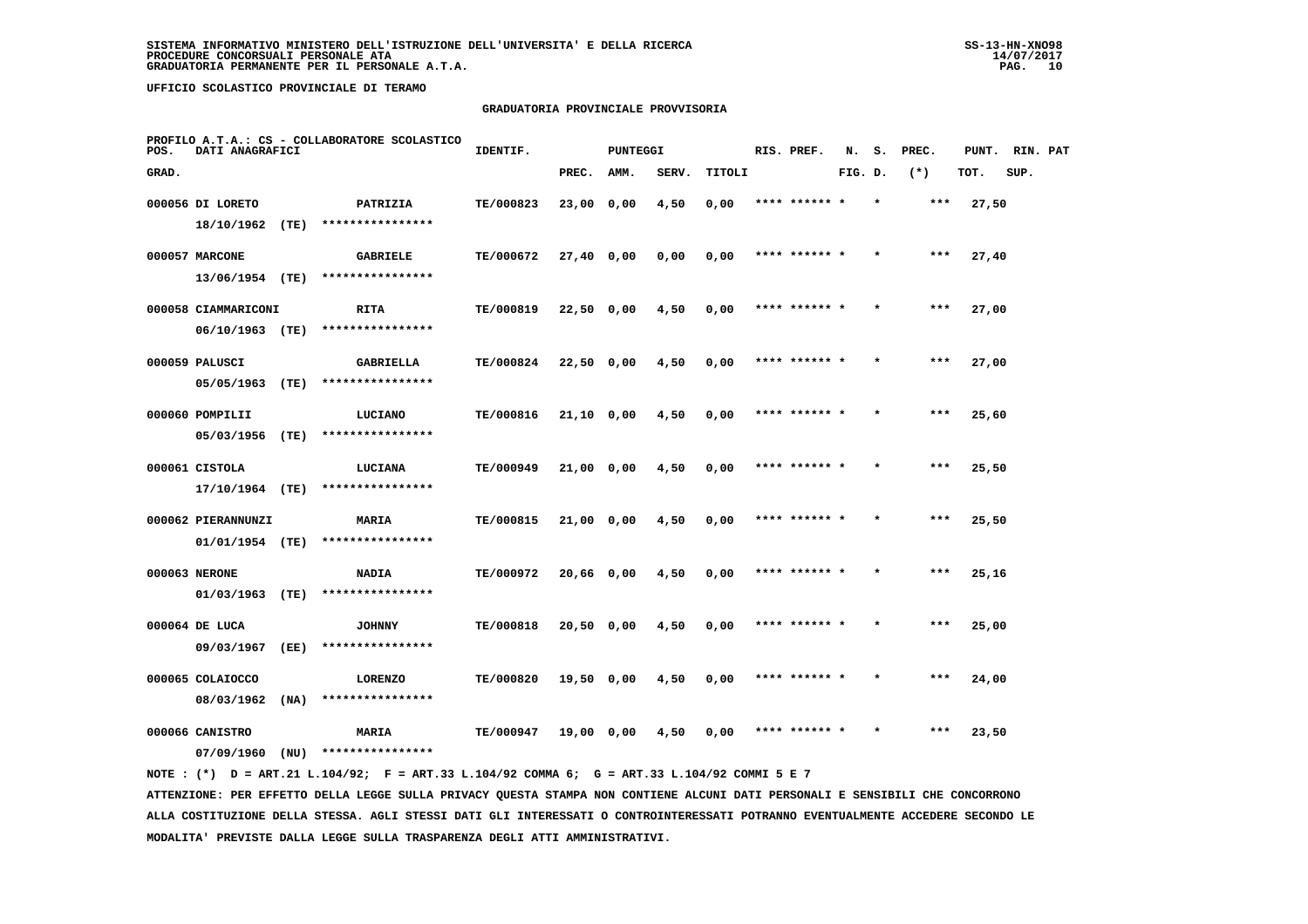# **GRADUATORIA PROVINCIALE PROVVISORIA**

| POS.  | DATI ANAGRAFICI    |      | PROFILO A.T.A.: CS - COLLABORATORE SCOLASTICO | IDENTIF.  |              | PUNTEGGI |       |        | RIS. PREF.    | N.      | s.      | PREC. | PUNT. | RIN. PAT |  |
|-------|--------------------|------|-----------------------------------------------|-----------|--------------|----------|-------|--------|---------------|---------|---------|-------|-------|----------|--|
| GRAD. |                    |      |                                               |           | PREC.        | AMM.     | SERV. | TITOLI |               | FIG. D. |         | $(*)$ | TOT.  | SUP.     |  |
|       | 000067 FOSSEMO'    |      | DARIO                                         | TE/000970 | 16,00 0,00   |          | 4,50  | 0,00   | **** ******   |         |         | $***$ | 20,50 |          |  |
|       | 13/11/1956         | (EE) | ****************                              |           |              |          |       |        |               |         |         |       |       |          |  |
|       | 000068 PETRELLA    |      | <b>ALESSIA</b>                                | TE/000973 | 20,50 0,00   |          | 0,00  | 0,00   | **** ****** * |         |         | $***$ | 20,50 |          |  |
|       | 01/07/1973         | (TE) | ****************                              |           |              |          |       |        |               |         |         |       |       |          |  |
|       | 000069 RUGGIERI    |      | GIOVANNA ROSA                                 | TE/000533 | 19,95 0,00   |          | 0,00  | 0,00   | **** ****** * |         | $\star$ | ***   | 19,95 |          |  |
|       | 26/06/1963         | (EE) | ****************                              |           |              |          |       |        |               |         |         |       |       |          |  |
|       | 000070 CIVITELLA   |      | <b>CATIA</b>                                  | TE/000981 | $0,00$ 15,50 |          | 0,00  | 2,50   |               |         |         | ***   | 18,00 |          |  |
|       | 14/07/1961         | (TE) | ****************                              |           |              |          |       |        |               |         |         |       |       |          |  |
|       | 000071 MANNETTA    |      | <b>MANUELA</b>                                | TE/000971 | $17,75$ 0,00 |          | 0,00  | 0,00   | **** ****** * |         | $\star$ | $***$ | 17,75 |          |  |
|       | 08/12/1982         | (SA) | ****************                              |           |              |          |       |        |               |         |         |       |       |          |  |
|       | 000072 DI ODOARDO  |      | <b>ANTONINO</b>                               | TE/000987 | $0,00$ 14,00 |          | 0,00  | 3,00   | **** ****** * |         | $\star$ | $***$ | 17,00 |          |  |
|       | 21/11/1962         | (TE) | ****************                              |           |              |          |       |        |               |         |         |       |       |          |  |
|       | 000073 DE LUCA     |      | <b>OLGA</b>                                   | TE/000980 | $0,00$ 15,00 |          | 0,00  | 2,00   |               |         |         | $***$ | 17,00 |          |  |
|       | 09/03/1962         | (TE) | ****************                              |           |              |          |       |        |               |         |         |       |       |          |  |
|       | 000074 DI CAMILLO  |      | <b>ELSA</b>                                   | TE/000817 | 15,80 0,00   |          | 0,00  | 0,00   | **** ****** * |         |         | $***$ | 15,80 |          |  |
|       | 27/01/1964         | (TE) | ****************                              |           |              |          |       |        |               |         |         |       |       |          |  |
|       | 000075 DI GIACINTO |      | <b>ANTONIETTA</b>                             | TE/000986 | $0,00$ 13,50 |          | 0,00  | 2,00   | **** ****** * |         |         | $***$ | 15,50 |          |  |
|       | 10/04/1959         | (TE) | ****************                              |           |              |          |       |        |               |         |         |       |       |          |  |
|       | 000076 D'AMBROSIO  |      | <b>GIANFRANCO</b>                             | TE/000796 | 15,50 0,00   |          | 0,00  | 0,00   | **** ****** * |         |         | $***$ | 15,50 |          |  |
|       | 13/08/1965         | (TE) | ****************                              |           |              |          |       |        |               |         |         |       |       |          |  |
|       | 000077 POMANTE     |      | ANNA                                          | TE/000978 | $0,00$ 12,50 |          | 0.00  | 3,00   |               |         |         | $***$ | 15,50 |          |  |
|       | 13/02/1958         | (TE) | ****************                              |           |              |          |       |        |               |         |         |       |       |          |  |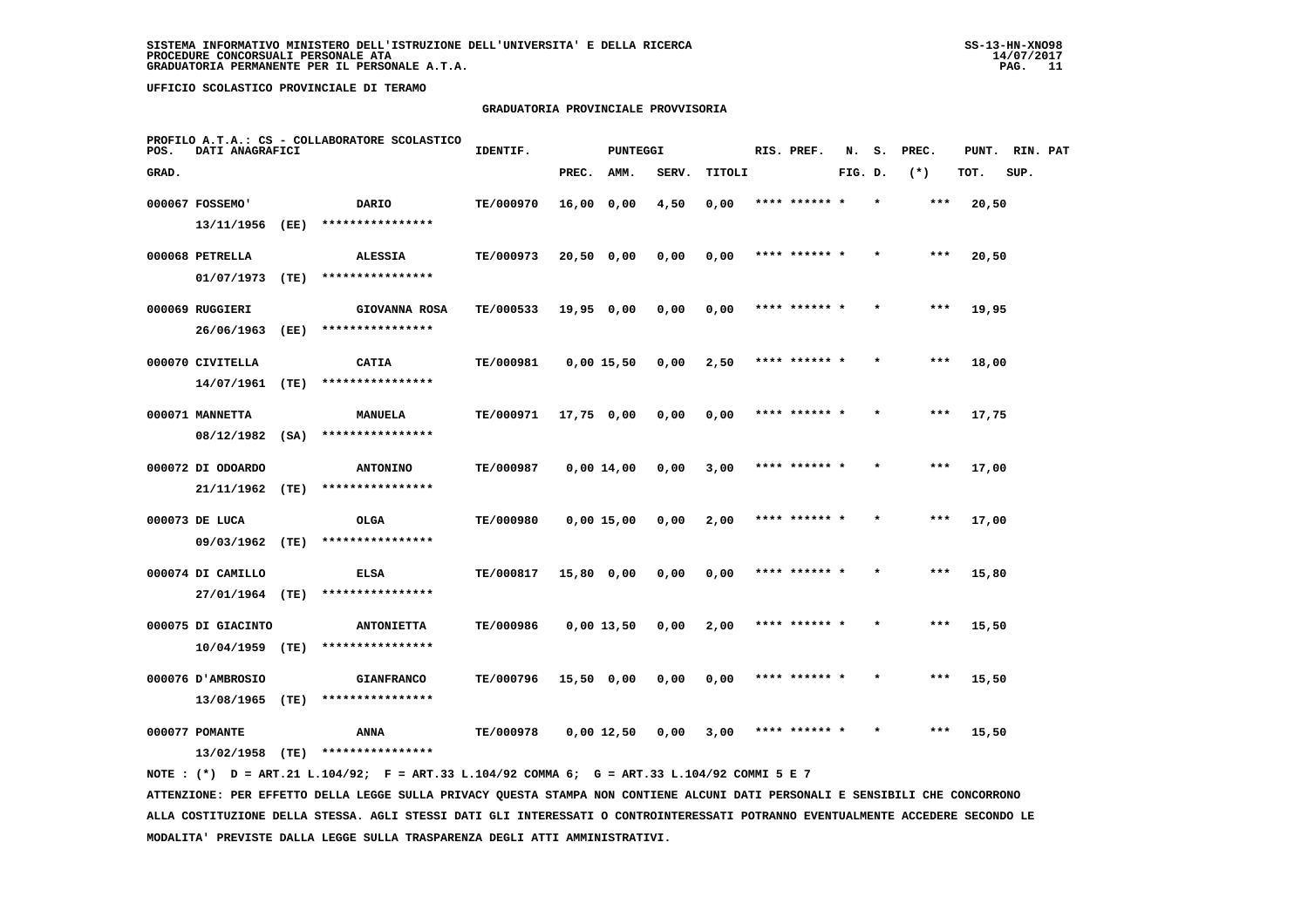# **GRADUATORIA PROVINCIALE PROVVISORIA**

| POS.         | DATI ANAGRAFICI   |      | PROFILO A.T.A.: CS - COLLABORATORE SCOLASTICO | IDENTIF.         |                   | <b>PUNTEGGI</b> |       |        | RIS. PREF.    | N.      | s.      | PREC. | PUNT. | RIN. PAT |  |
|--------------|-------------------|------|-----------------------------------------------|------------------|-------------------|-----------------|-------|--------|---------------|---------|---------|-------|-------|----------|--|
| GRAD.        |                   |      |                                               |                  | PREC.             | AMM.            | SERV. | TITOLI |               | FIG. D. |         | $(*)$ | TOT.  | SUP.     |  |
|              | 000078 POMPEI     |      | <b>ELENA</b>                                  | TE/000951        | $15,30$ 0,00      |                 | 0,00  | 0,00   | **** ****** * |         | $\star$ | $***$ | 15,30 |          |  |
|              | 28/07/1968 (TA)   |      | ****************                              |                  |                   |                 |       |        |               |         |         |       |       |          |  |
| 000079 COLLI |                   |      | <b>MILENA</b>                                 | TE/000795        | 14,05 0,00        |                 | 0,00  | 0,00   | **** ****** * |         |         | ***   | 14,05 |          |  |
|              | 10/05/1972 (EE)   |      | ****************                              |                  |                   |                 |       |        |               |         |         |       |       |          |  |
| 000080 BRACA |                   |      | <b>NICOLINA</b>                               | TE/000979        | $0,00$ 12,00      |                 | 0,00  | 2,00   | **** ****** * |         |         | $***$ | 14,00 |          |  |
|              | $06/12/1964$ (TE) |      | ****************                              |                  |                   |                 |       |        |               |         |         |       |       |          |  |
|              | 000081 BELLUCCI   |      | PATRIZIA                                      | TE/000792        | 13,60 0,00        |                 | 0,00  | 0,00   | **** ****** * |         |         | $***$ | 13,60 |          |  |
|              | 12/09/1966        | (TE) | ****************                              |                  |                   |                 |       |        |               |         |         |       |       |          |  |
|              | 000082 PAPPALARDO |      | <b>FRANCESCO</b>                              | TE/000739        | 11,90 0,00        |                 | 0,00  | 0,00   | **** ****** * |         |         | $***$ | 11,90 |          |  |
|              | $08/04/1982$ (SA) |      | ****************                              |                  |                   |                 |       |        |               |         |         |       |       |          |  |
| 000083 SESSA |                   |      | MARGHERITA                                    | <b>TE/000953</b> | $11,15$ 0,00      |                 | 0,00  | 0,00   | **** ****** * |         | $\star$ | $***$ | 11,15 |          |  |
|              | 28/06/1980 (SA)   |      | ****************                              |                  |                   |                 |       |        |               |         |         |       |       |          |  |
|              | 000084 FRANZESE   |      | <b>VINCENZO</b>                               | TE/000738        | 10,60 0,00        |                 | 0,00  | 0,00   | **** ******   |         |         | ***   | 10,60 |          |  |
|              | 28/03/1973        | (NA) | ****************                              |                  |                   |                 |       |        |               |         |         |       |       |          |  |
|              | 000085 SCACCHIA   |      | <b>SANDRO</b>                                 | TE/000952        | 8,550,00          |                 | 0,00  | 0,00   | **** ****** * |         |         | $***$ | 8,55  |          |  |
|              | 19/06/1957        | (BN) | ****************                              |                  |                   |                 |       |        |               |         |         |       |       |          |  |
|              | 000086 GRIECO     |      | <b>ROSA</b>                                   | TE/000989        | $0,00 \quad 4,80$ |                 | 0,00  | 3,50   | **** ****** * |         | $\star$ | $***$ | 8,30  |          |  |
|              | 14/01/1970 (SA)   |      | ****************                              |                  |                   |                 |       |        |               |         |         |       |       |          |  |
| 000087 GALLI |                   |      | <b>SABRINA</b>                                | <b>TE/000846</b> | 7,10 0,00         |                 | 0,00  | 0,00   | **** ****** * |         |         | $***$ | 7,10  |          |  |
|              | 05/03/1982 (TE)   |      | ****************                              |                  |                   |                 |       |        |               |         |         |       |       |          |  |
|              | 000088 ANDREOLI   |      | <b>GEMMA</b>                                  | TE/000096        | 2,50 0,00         |                 | 0.00  | 0,00   | **** ****** * |         |         | ***   | 2,50  |          |  |
|              | R 06/11/1953      | (TE) | ****************                              |                  |                   |                 |       |        |               |         |         |       |       |          |  |

 **NOTE : (\*) D = ART.21 L.104/92; F = ART.33 L.104/92 COMMA 6; G = ART.33 L.104/92 COMMI 5 E 7**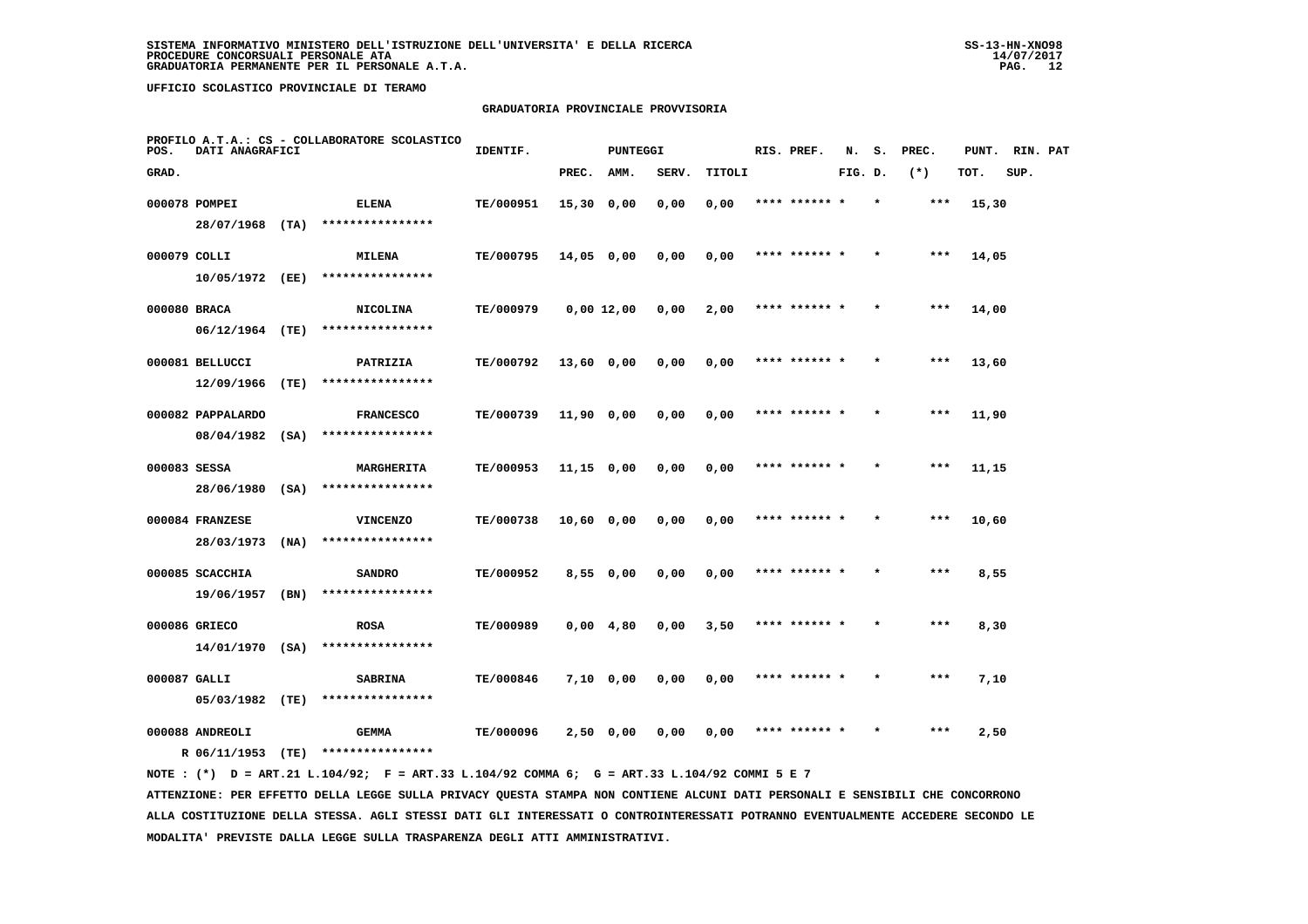# **GRADUATORIA PROVINCIALE PROVVISORIA**

| POS.        | DATI ANAGRAFICI      |      | PROFILO A.T.A.: CS - COLLABORATORE SCOLASTICO | IDENTIF.  |           | PUNTEGGI |       |        | RIS. PREF.    | N.      | s.      | PREC. | PUNT. | RIN. PAT |  |
|-------------|----------------------|------|-----------------------------------------------|-----------|-----------|----------|-------|--------|---------------|---------|---------|-------|-------|----------|--|
| GRAD.       |                      |      |                                               |           | PREC.     | AMM.     | SERV. | TITOLI |               | FIG. D. |         | $(*)$ | TOT.  | SUP.     |  |
|             | 000089 DI MARCO      |      | <b>GIUSEPPINA</b>                             | TE/000457 | 0,0000,00 |          | 0,00  | 0,00   | **** ******   |         |         | ***   | 0,00  |          |  |
|             | R 02/10/1978         | (TE) | ****************                              |           |           |          |       |        |               |         |         |       |       |          |  |
|             | 000090 LUCENTI       |      | <b>GIORGIA</b>                                | TE/000465 | 0,0000,00 |          | 0,00  | 0,00   | **** ******   |         |         | $***$ | 0,00  |          |  |
|             | R 28/10/1976         | (TE) | ****************                              |           |           |          |       |        |               |         |         |       |       |          |  |
|             | 000091 DI FILIPPO    |      | <b>ROSA</b>                                   | TE/000119 | 0,0000,00 |          | 0,00  | 0,00   | **** ****** * |         | $\star$ | $***$ | 0,00  |          |  |
|             | R 12/07/1975         | (AQ) | ****************                              |           |           |          |       |        |               |         |         |       |       |          |  |
| 000092 CORI |                      |      | <b>FLORIANA</b>                               | TE/000118 | 0,0000,00 |          | 0,00  | 0,00   | **** ******   |         |         | $***$ | 0,00  |          |  |
|             | R 27/06/1975 (TE)    |      | ****************                              |           |           |          |       |        |               |         |         |       |       |          |  |
|             | 000093 DI GIUSEPPE   |      | <b>EMANUELA</b>                               | TE/000120 | 0,0000,00 |          | 0,00  | 0,00   | **** ****** * |         |         | $***$ | 0,00  |          |  |
|             | R 04/10/1973 (TE)    |      | ****************                              |           |           |          |       |        |               |         |         |       |       |          |  |
|             | 000094 DI SIMONE     |      | MONIA                                         | TE/000460 | 0,0000,00 |          | 0,00  | 0,00   | **** ****** * |         |         | ***   | 0,00  |          |  |
|             | R 22/01/1973         | (TE) | ****************                              |           |           |          |       |        |               |         |         |       |       |          |  |
|             | 000095 CIOSCHI       |      | <b>GABRIELLA</b>                              | TE/000384 | 0,0000,00 |          | 0,00  | 0,00   |               |         |         | ***   | 0,00  |          |  |
|             | R 08/11/1970         | (TE) | ****************                              |           |           |          |       |        |               |         |         |       |       |          |  |
|             | 000096 GUERCIONI     |      | TIZIANA                                       | TE/000126 | 0,0000,00 |          | 0,00  | 0,00   | **** ****** * |         |         | ***   | 0,00  |          |  |
|             | R 03/04/1970         | (TE) | ****************                              |           |           |          |       |        |               |         |         |       |       |          |  |
|             | 000097 DE LAURENTIIS |      | <b>SANDRO</b>                                 | TE/000578 | 0,0000,00 |          | 0,00  | 0,00   | **** ****** * |         |         | ***   | 0,00  |          |  |
|             | R 01/01/1970         | (TE) | ****************                              |           |           |          |       |        |               |         |         |       |       |          |  |
|             | 000098 BUTTAZZO      |      | <b>MASSIMO</b>                                | TE/000571 | 0,0000,00 |          | 0,00  | 0,00   | **** ****** * |         |         | ***   | 0,00  |          |  |
|             | R 26/04/1968         | (TE) | ****************                              |           |           |          |       |        |               |         |         |       |       |          |  |
|             | 000099 PIROZZI       |      | LOREDANA<br>****************                  | TE/000127 | 0,0000,00 |          | 0,00  | 0,00   |               |         |         | ***   | 0,00  |          |  |
|             | R 18/05/1967         | (TE) |                                               |           |           |          |       |        |               |         |         |       |       |          |  |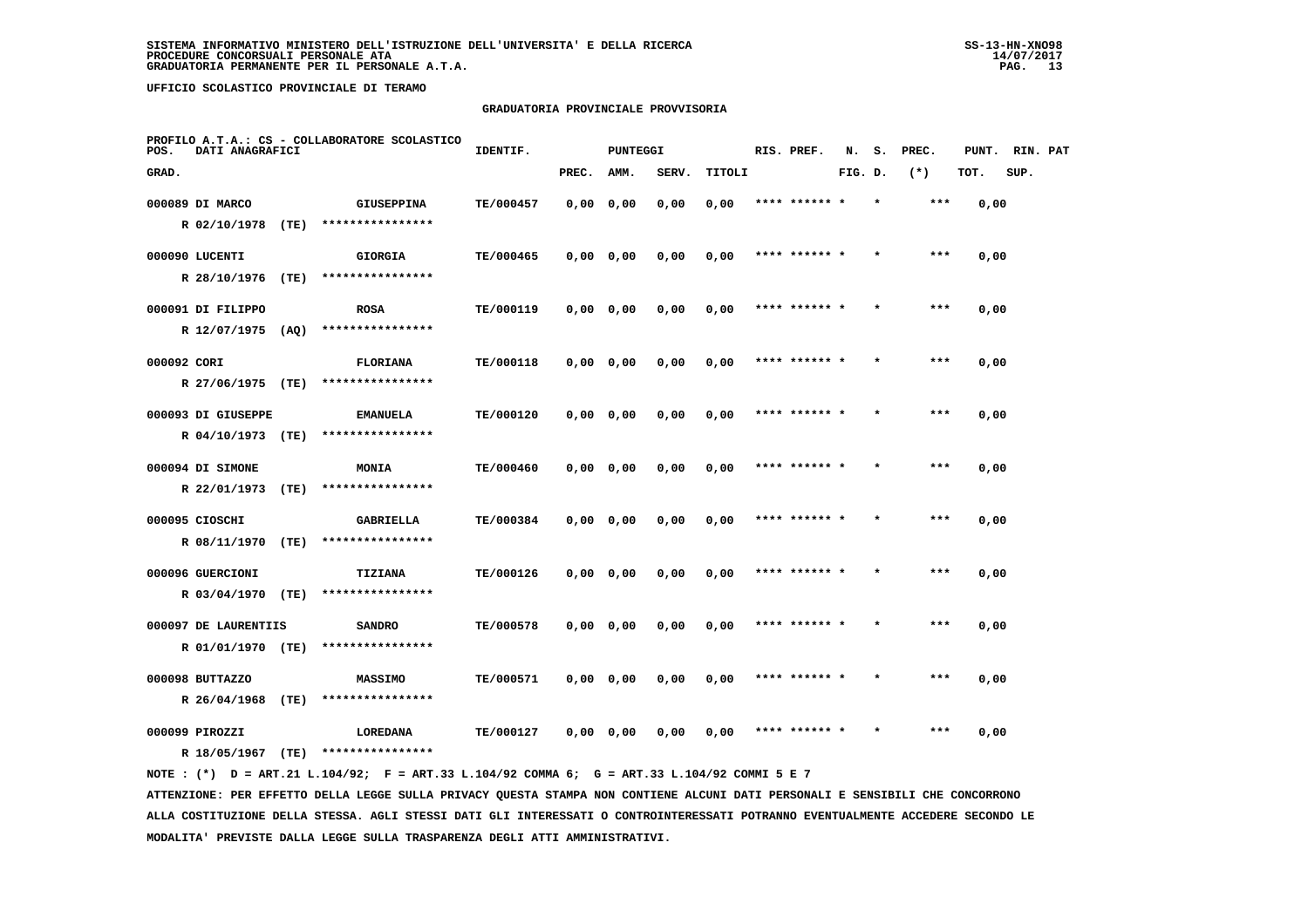# **GRADUATORIA PROVINCIALE PROVVISORIA**

| PROFILO A.T.A.: CS - COLLABORATORE SCOLASTICO<br>DATI ANAGRAFICI<br>POS. |                                          |      |                                     | IDENTIF.<br>PUNTEGGI |           |           |       |        |      | RIS. PREF.    | N.      | s.      | PREC.   | PUNT. | RIN. PAT |  |
|--------------------------------------------------------------------------|------------------------------------------|------|-------------------------------------|----------------------|-----------|-----------|-------|--------|------|---------------|---------|---------|---------|-------|----------|--|
| GRAD.                                                                    |                                          |      |                                     |                      | PREC.     | AMM.      | SERV. | TITOLI |      |               | FIG. D. |         | $(*)$   | TOT.  | SUP.     |  |
|                                                                          | 000100 CIANCAGLIONE<br>R 26/02/1966 (TE) |      | <b>ROSELLA</b><br>****************  | TE/000116            | 0,0000,00 |           | 0,00  | 0,00   |      |               |         |         | ***     | 0,00  |          |  |
|                                                                          | 000101 BARONETTI<br>R 08/08/1965         | (TE) | LUANA<br>****************           | TE/000114            | 0,0000,00 |           | 0,00  | 0,00   |      | **** ****** * |         |         | $***$   | 0,00  |          |  |
|                                                                          | 000102 MARCONE<br>R 05/03/1965           | (TE) | <b>TIZIANA</b><br>****************  | TE/000466            |           | 0,0000,00 | 0,00  | 0,00   |      | **** ****** * |         | $\star$ | $***$   | 0,00  |          |  |
|                                                                          | 000103 BRUNI<br>R 04/10/1964 (TE)        |      | <b>ROSARIA</b><br>****************  | TE/000115            | 0,0000,00 |           | 0,00  | 0,00   |      | **** ******   |         |         | $***$   | 0,00  |          |  |
|                                                                          | 000104 SANTICCHIA<br>R 18/09/1964 (TE)   |      | LILIANA<br>****************         | TE/000473            | 0,0000,00 |           | 0,00  | 0,00   |      | **** ****** * |         |         | $* * *$ | 0,00  |          |  |
|                                                                          | 000105 DE SIMONE<br>R 03/04/1964         | (TE) | ANNA MARIA<br>****************      | TE/000453            | 0,0000,00 |           | 0,00  | 0,00   |      | **** ****** * |         |         | ***     | 0,00  |          |  |
|                                                                          | 000106 LAVORATO<br>R 19/07/1963          | (TE) | <b>ANITA</b><br>****************    | TE/000464            | 0,0000,00 |           | 0,00  | 0,00   | **** |               |         |         | $***$   | 0,00  |          |  |
|                                                                          | 000107 GIOVAGNINI<br>R 27/12/1962 (PN)   |      | <b>ROBERTO</b><br>****************  | TE/000125            | 0,0000,00 |           | 0,00  | 0,00   |      | **** ****** * |         |         | ***     | 0,00  |          |  |
|                                                                          | 000108 CORUZZI<br>R 04/10/1962 (TE)      |      | <b>FLORIANA</b><br>**************** | TE/000576            |           | 0,0000,00 | 0,00  | 0,00   |      | **** ****** * |         |         | $***$   | 0,00  |          |  |
|                                                                          | 000109 MELONI<br>R 03/04/1961 (TE)       |      | LORELLA<br>****************         | TE/000586            | 0,0000,00 |           | 0,00  | 0,00   |      | **** ****** * |         |         | ***     | 0,00  |          |  |
|                                                                          | 000110 ADAMOLI<br>R 17/03/1961           | (TE) | VERA<br>****************            | TE/000570            | 0,0000,00 |           | 0,00  | 0,00   |      |               |         |         |         | 0,00  |          |  |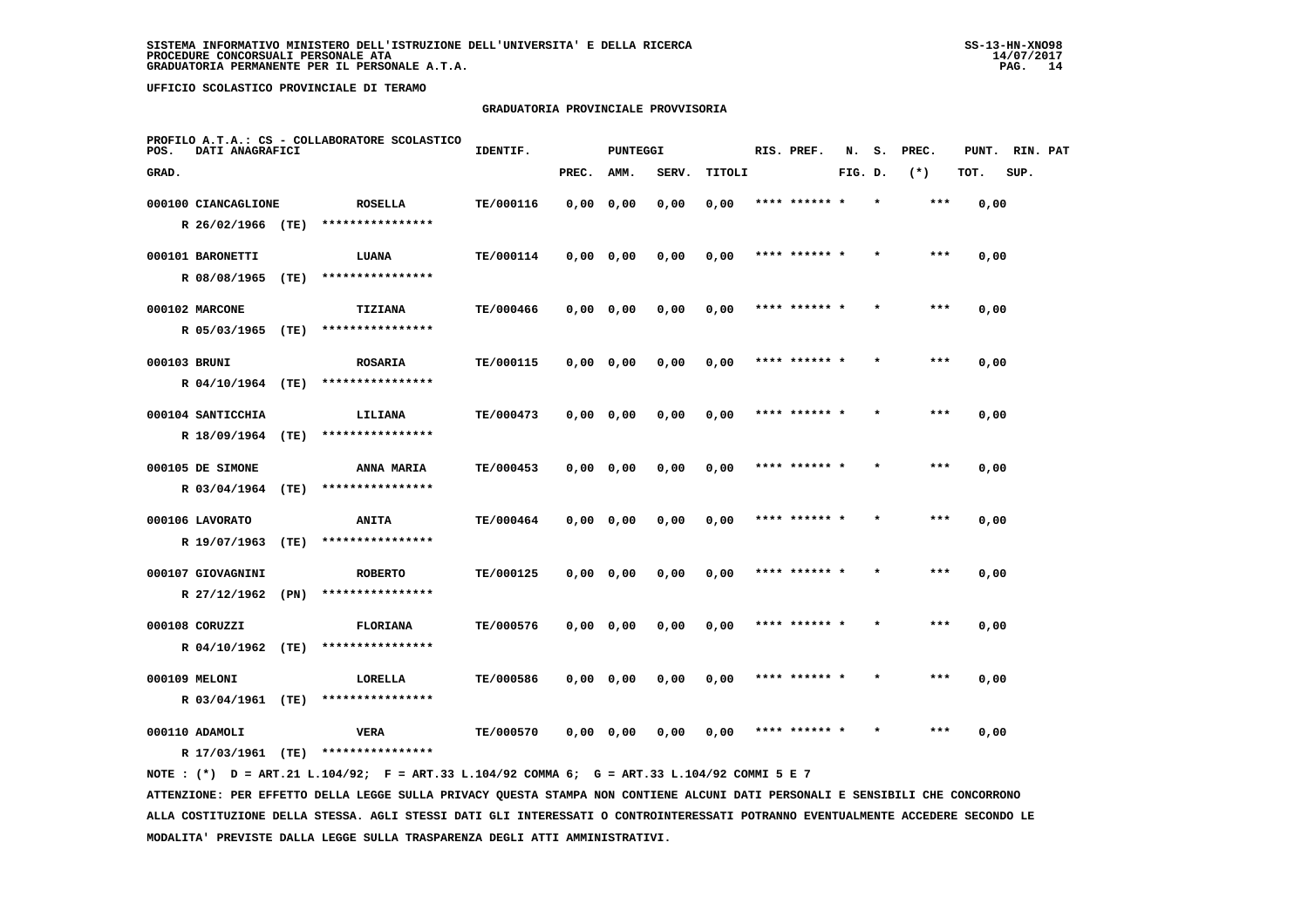# **GRADUATORIA PROVINCIALE PROVVISORIA**

| PROFILO A.T.A.: CS - COLLABORATORE SCOLASTICO<br>DATI ANAGRAFICI<br>POS. | IDENTIF.<br>PUNTEGGI |           |           |           |       | RIS. PREF. | N.            | s.      | PREC.   | PUNT. | RIN. PAT |      |  |
|--------------------------------------------------------------------------|----------------------|-----------|-----------|-----------|-------|------------|---------------|---------|---------|-------|----------|------|--|
| GRAD.                                                                    |                      |           | PREC.     | AMM.      | SERV. | TITOLI     |               | FIG. D. |         | $(*)$ | TOT.     | SUP. |  |
| 000111 DI TULLIO                                                         | DIONIGIA             | TE/000593 |           | 0,0000,00 | 0,00  | 0,00       |               |         |         | ***   | 0,00     |      |  |
| R 12/12/1960<br>(CH)                                                     | ****************     |           |           |           |       |            |               |         |         |       |          |      |  |
| 000112 LIMONCELLI                                                        | <b>FRANCA</b>        | TE/000585 |           | 0,0000,00 | 0,00  | 0,00       | **** ****** * |         |         | $***$ | 0,00     |      |  |
| R 18/07/1960<br>(TE)                                                     | ****************     |           |           |           |       |            |               |         |         |       |          |      |  |
| 000113 RUGGIERI                                                          | <b>SILVANA</b>       | TE/000472 |           | 0,0000,00 | 0,00  | 0,00       | **** ****** * |         | $\star$ | $***$ | 0,00     |      |  |
| (TE)<br>R 15/05/1960                                                     | ****************     |           |           |           |       |            |               |         |         |       |          |      |  |
| 000114 ANGELONI                                                          | <b>ROSANNA</b>       | TE/000113 |           | 0,0000,00 | 0,00  | 0,00       | **** ****** * |         |         | ***   | 0,00     |      |  |
| R 02/04/1960<br>(TE)                                                     | ****************     |           |           |           |       |            |               |         |         |       |          |      |  |
| 000115 TOLLI                                                             | ANNA                 | TE/000130 | 0,0000,00 |           | 0,00  | 0,00       | **** ****** * |         |         | ***   | 0,00     |      |  |
| R 21/02/1960 (AQ)                                                        | ****************     |           |           |           |       |            |               |         |         |       |          |      |  |
| 000116 CASERTA                                                           | CARLA                | TE/000573 |           | 0,0000,00 | 0,00  | 0,00       |               |         |         | $***$ | 0,00     |      |  |
| (PS)<br>R 27/09/1959                                                     | ****************     |           |           |           |       |            |               |         |         |       |          |      |  |
| 000117 DI OTTAVIO                                                        | DENISE               | TE/000122 |           | 0,0000,00 | 0,00  | 0,00       | **** ******   |         |         | ***   | 0,00     |      |  |
| R 17/06/1959<br>(TE)                                                     | ****************     |           |           |           |       |            |               |         |         |       |          |      |  |
| 000118 DI CARLO                                                          | <b>ANTONIETTA</b>    | TE/000579 |           | 0,0000,00 | 0,00  | 0,00       | **** ******   |         |         | $***$ | 0,00     |      |  |
| (TE)<br>R 24/04/1959                                                     | ****************     |           |           |           |       |            |               |         |         |       |          |      |  |
| 000119 DI PAOLO                                                          | MARISA               | TE/000124 |           | 0,0000,00 | 0,00  | 0,00       | **** ****** * |         |         | $***$ | 0,00     |      |  |
| R 22/02/1959<br>(TE)                                                     | ****************     |           |           |           |       |            |               |         |         |       |          |      |  |
| 000120 DI GIANDOMENICO                                                   | <b>GALLERANA</b>     | TE/000582 |           | 0,0000,00 | 0,00  | 0,00       | **** ****** * |         |         | ***   | 0,00     |      |  |
| R 01/02/1959 (TE)                                                        | ****************     |           |           |           |       |            |               |         |         |       |          |      |  |
| 000121 D'ANGELO                                                          | <b>FRANCA</b>        | TE/000577 |           | 0,0000,00 | 0,00  | 0,00       |               |         |         | ***   | 0,00     |      |  |
| R 16/11/1958<br>(TE)                                                     | ****************     |           |           |           |       |            |               |         |         |       |          |      |  |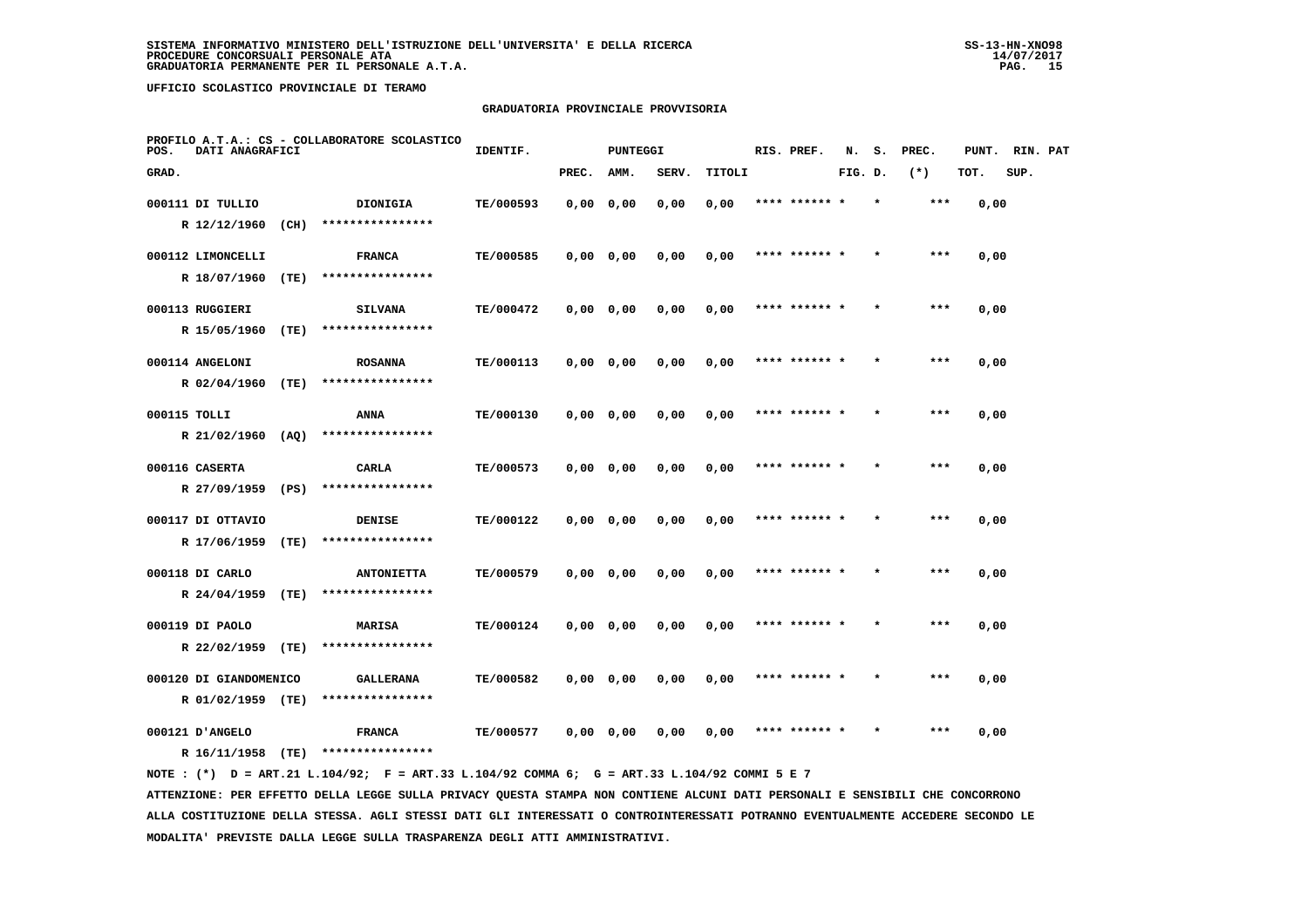# **GRADUATORIA PROVINCIALE PROVVISORIA**

| POS.        |                      | PROFILO A.T.A.: CS - COLLABORATORE SCOLASTICO<br>DATI ANAGRAFICI |                  | IDENTIF.<br>PUNTEGGI |           |           |       |        | RIS. PREF.    | N.      |  | PREC. | PUNT. | RIN. PAT |  |
|-------------|----------------------|------------------------------------------------------------------|------------------|----------------------|-----------|-----------|-------|--------|---------------|---------|--|-------|-------|----------|--|
| GRAD.       |                      |                                                                  |                  |                      | PREC.     | AMM.      | SERV. | TITOLI |               | FIG. D. |  | $(*)$ | TOT.  | SUP.     |  |
|             | 000122 GIARDINELLI   |                                                                  | <b>IVANA</b>     | TE/000584            | 0,0000,00 |           | 0,00  | 0,00   | **** ****** * |         |  | ***   | 0,00  |          |  |
|             | R 22/03/1958         | (TE)                                                             | **************** |                      |           |           |       |        |               |         |  |       |       |          |  |
|             | 000123 D'INTINO      |                                                                  | <b>EMILIA</b>    | TE/000461            |           | 0,0000,00 | 0,00  | 0,00   | **** ******   |         |  | $***$ | 0,00  |          |  |
|             | R 07/10/1957         | (TE)                                                             | **************** |                      |           |           |       |        |               |         |  |       |       |          |  |
| 000124 MINI |                      |                                                                  | <b>ROSARIA</b>   | TE/000470            | 0,0000,00 |           | 0,00  | 0,00   | **** ****** * |         |  | ***   | 0,00  |          |  |
|             | R 18/09/1957         | (PA)                                                             | **************** |                      |           |           |       |        |               |         |  |       |       |          |  |
|             | 000125 DI OTTAVIO    |                                                                  | <b>EVELINA</b>   | TE/000123            | 0,0000,00 |           | 0,00  | 0,00   | **** ****** * |         |  | $***$ | 0,00  |          |  |
|             | R 08/08/1957         | (TE)                                                             | **************** |                      |           |           |       |        |               |         |  |       |       |          |  |
|             | 000126 CHIODI        |                                                                  | MIRELLA RITA     | TE/000574            | 0,0000,00 |           | 0,00  | 0,00   | **** ****** * |         |  | $***$ | 0,00  |          |  |
|             | R 08/08/1957 (TE)    |                                                                  | **************** |                      |           |           |       |        |               |         |  |       |       |          |  |
|             | 000127 SPINOZZI      |                                                                  | <b>STEFANIA</b>  | TE/000592            | 0,0000,00 |           | 0,00  | 0,00   | **** ****** * |         |  | ***   | 0,00  |          |  |
|             | R 23/03/1957         | (TE)                                                             | **************** |                      |           |           |       |        |               |         |  |       |       |          |  |
|             | 000128 SCIAMANNA     |                                                                  | <b>VILMA</b>     | TE/000129            | 0,0000,00 |           | 0,00  | 0,00   |               |         |  | $***$ | 0,00  |          |  |
|             | R 15/07/1956         | (TE)                                                             | **************** |                      |           |           |       |        |               |         |  |       |       |          |  |
|             | 000129 DI FEBO       |                                                                  | <b>GIOVINA</b>   | TE/000455            |           | 0,0000,00 | 0,00  | 0,00   | **** ****** * |         |  | ***   | 0,00  |          |  |
|             | R 10/02/1956 (TE)    |                                                                  | **************** |                      |           |           |       |        |               |         |  |       |       |          |  |
|             | 000130 DI ASCENZIO   |                                                                  | <b>ROSANNA</b>   | TE/000454            | 0,0000,00 |           | 0,00  | 0,00   | **** ****** * |         |  | $***$ | 0,00  |          |  |
|             | R 29/01/1956 (TE)    |                                                                  | **************** |                      |           |           |       |        |               |         |  |       |       |          |  |
|             | 000131 MASCIOVECCHIO |                                                                  | LILIANA          | TE/000469            | 0,0000,00 |           | 0,00  | 0,00   | **** ****** * |         |  | ***   | 0,00  |          |  |
|             | R 28/07/1955 (PE)    |                                                                  | **************** |                      |           |           |       |        |               |         |  |       |       |          |  |
|             | 000132 DI FELICE     |                                                                  | <b>SILVANA</b>   | TE/000581            | 0,0000,00 |           | 0,00  | 0,00   |               |         |  | ***   | 0,00  |          |  |
|             | R 19/06/1955         | (TE)                                                             | **************** |                      |           |           |       |        |               |         |  |       |       |          |  |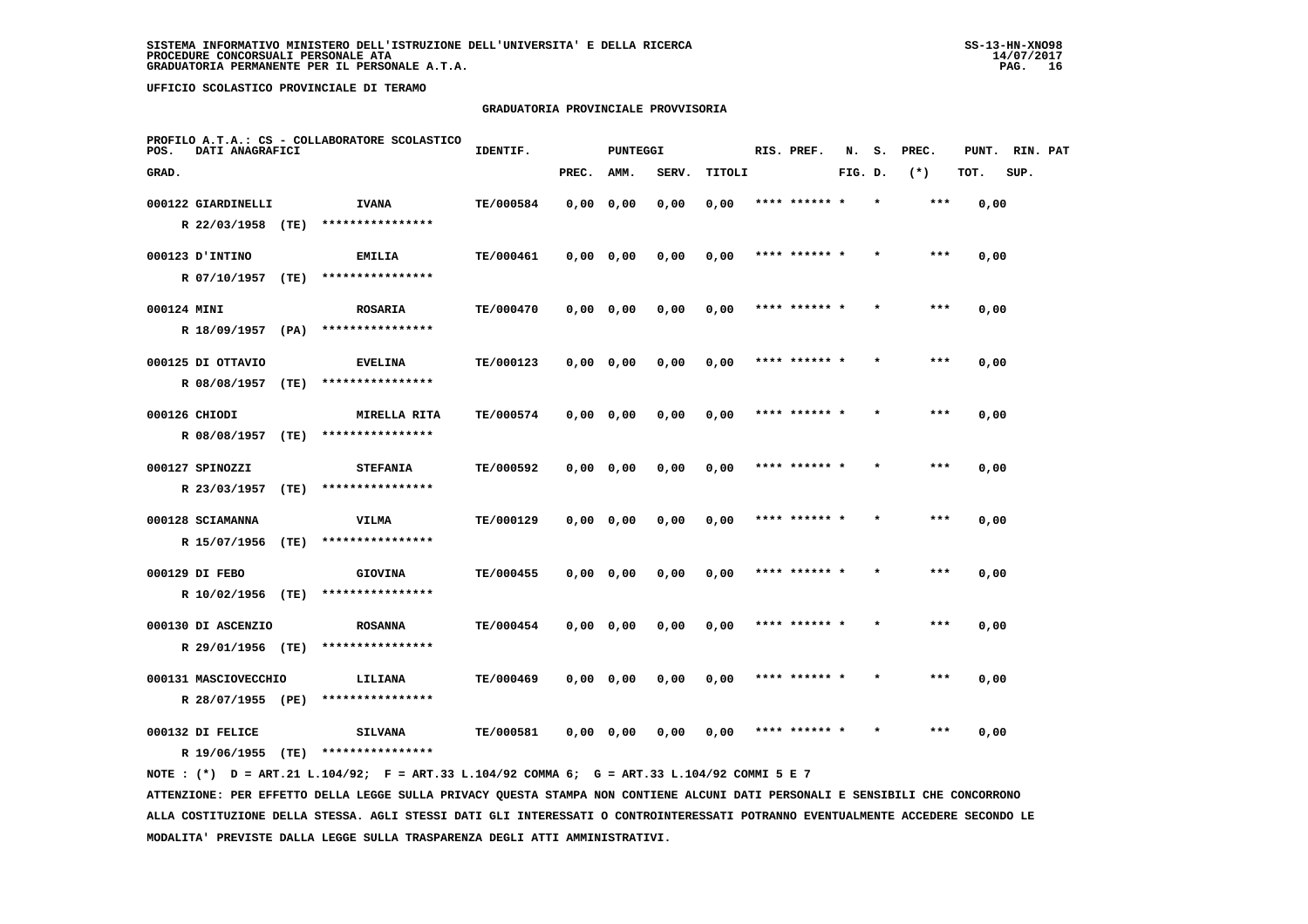# **GRADUATORIA PROVINCIALE PROVVISORIA**

| PROFILO A.T.A.: CS - COLLABORATORE SCOLASTICO<br>POS.<br>DATI ANAGRAFICI |                         |      |                                     | IDENTIF.  |           | <b>PUNTEGGI</b> |       |        | RIS. PREF. | N.            | s.      | PREC. | PUNT. | RIN. PAT |      |  |
|--------------------------------------------------------------------------|-------------------------|------|-------------------------------------|-----------|-----------|-----------------|-------|--------|------------|---------------|---------|-------|-------|----------|------|--|
| GRAD.                                                                    |                         |      |                                     |           | PREC.     | AMM.            | SERV. | TITOLI |            |               | FIG. D. |       | $(*)$ | TOT.     | SUP. |  |
|                                                                          | 000133 CILIANI          |      | ANNA RITA                           | TE/000451 | 0,0000,00 |                 | 0,00  | 0,00   |            | **** ****** * |         |       | ***   | 0,00     |      |  |
|                                                                          | R 13/11/1954 (TR)       |      | ****************                    |           |           |                 |       |        |            |               |         |       |       |          |      |  |
|                                                                          | 000134 ZIPPILLI         |      | <b>ROSARIA</b>                      | TE/000475 |           | 0,0000,00       | 0,00  | 0,00   |            | **** ****** * |         |       | ***   | 0,00     |      |  |
|                                                                          | R 31/10/1954 (TE)       |      | ****************                    |           |           |                 |       |        |            |               |         |       |       |          |      |  |
|                                                                          | 000135 OLIVIERI         |      | <b>MAGDA</b>                        | TE/000382 |           | 0,0000,00       | 0,00  | 0,00   |            | **** ******   |         |       | ***   | 0,00     |      |  |
|                                                                          | R 24/06/1954 (TE)       |      | ****************                    |           |           |                 |       |        |            |               |         |       |       |          |      |  |
|                                                                          | 000136 MORENA           |      | <b>ANTONIETTA</b>                   | TE/000471 |           | 0,0000,00       | 0,00  | 0,00   |            | **** ****** * |         |       | $***$ | 0,00     |      |  |
|                                                                          | R 16/06/1954 (RM)       |      | ****************                    |           |           |                 |       |        |            |               |         |       |       |          |      |  |
|                                                                          | 000137 PROFICO          |      | ANNA                                | TE/000589 |           | 0,0000,00       | 0,00  | 0,00   |            | **** ****** * |         |       | ***   | 0,00     |      |  |
|                                                                          | R 24/05/1954 (TE)       |      | ****************                    |           |           |                 |       |        |            |               |         |       |       |          |      |  |
|                                                                          | 000138 GIAMPIETRO       |      | <b>MARIA PIA</b>                    | TE/000463 | 0,0000,00 |                 | 0,00  | 0,00   | ****       |               |         |       | ***   | 0,00     |      |  |
|                                                                          | R 05/03/1954 (CH)       |      | ****************                    |           |           |                 |       |        |            |               |         |       |       |          |      |  |
|                                                                          | 000139 DI MARCO         |      | <b>ADDOLORATA</b>                   | TE/000456 |           | 0,0000,00       | 0,00  | 0,00   |            | **** ******   |         |       | ***   | 0,00     |      |  |
|                                                                          | R 09/01/1954 (TE)       |      | ****************                    |           |           |                 |       |        |            |               |         |       |       |          |      |  |
|                                                                          | 000140 CIOMMI           |      | <b>GIOVANNA</b>                     | TE/000381 |           | 0,0000,00       | 0,00  | 0,00   |            | **** ******   |         |       | ***   | 0,00     |      |  |
|                                                                          | R 10/09/1953            | (TE) | ****************                    |           |           |                 |       |        |            |               |         |       |       |          |      |  |
|                                                                          | 000141 PULSONI          |      | <b>SILVANA</b>                      | TE/000128 |           | 0,0000,00       | 0,00  | 0,00   |            | **** ****** * |         |       | $***$ | 0,00     |      |  |
|                                                                          | R 02/09/1953            | (TE) | ****************                    |           |           |                 |       |        |            |               |         |       |       |          |      |  |
|                                                                          | 000142 COCCHI           |      | <b>GIUSEPPINA</b>                   | TE/000117 | 0,0000,00 |                 | 0,00  | 0,00   |            | **** ****** * |         |       | ***   | 0,00     |      |  |
|                                                                          | R 28/03/1953 (TE)       |      | ****************                    |           |           |                 |       |        |            |               |         |       |       |          |      |  |
|                                                                          | 000143 DI NARDO DI MAIO |      | <b>CROCETTA</b><br>**************** | TE/000458 |           | 0,0000,00       | 0.00  | 0,00   |            | **** ******   |         |       | ***   | 0,00     |      |  |
|                                                                          | R 02/05/1952 (TE)       |      |                                     |           |           |                 |       |        |            |               |         |       |       |          |      |  |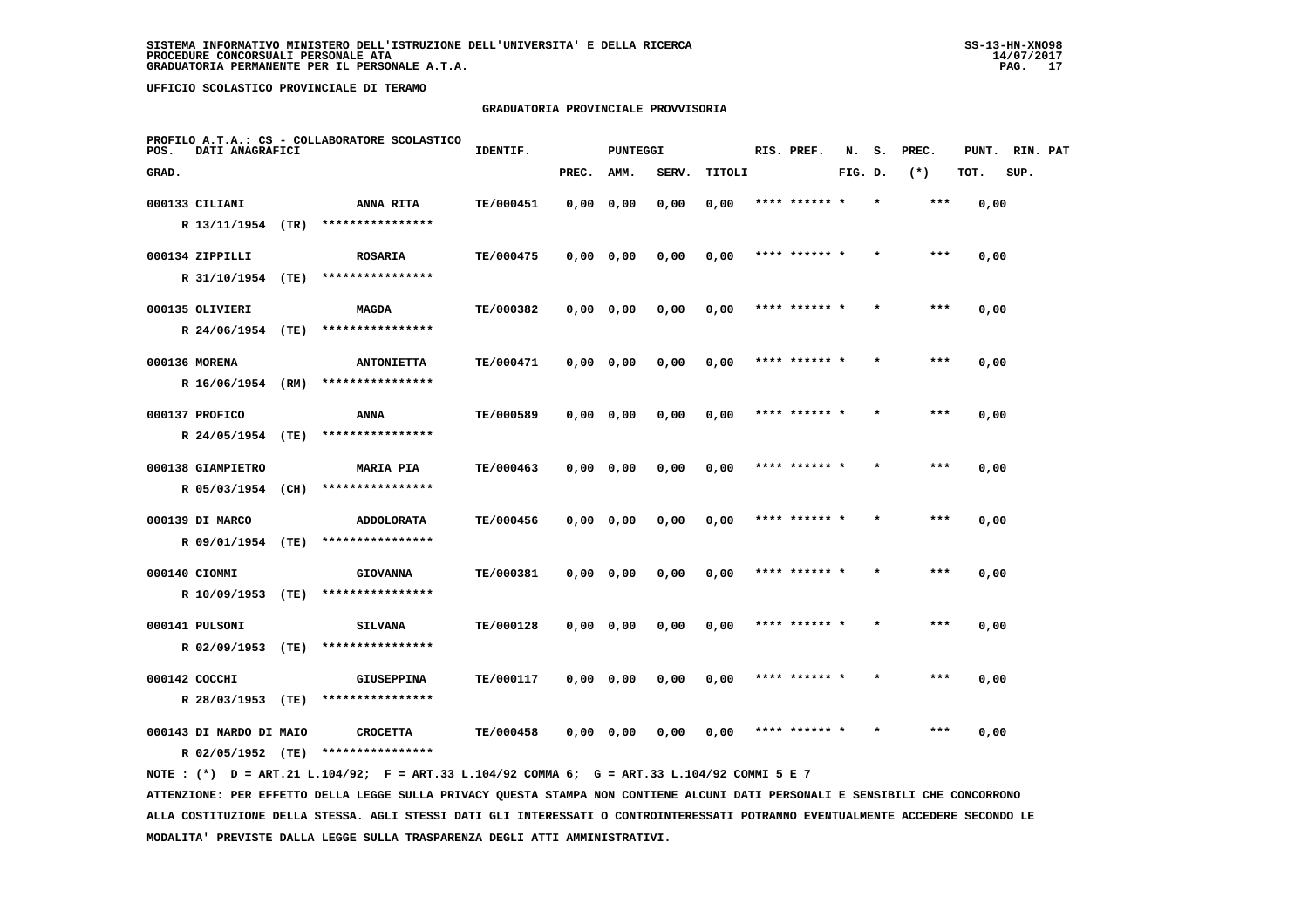**GRADUATORIA PROVINCIALE PROVVISORIA**

| PROFILO A.T.A.: GA - GUARDAROBIERE<br>POS.<br>DATI ANAGRAFICI                                  | IDENTIF.  |       |                      | PUNTEGGI |              |  | RIS. PREF.    |         |         | N. S. PREC. | PUNT. RIN. PAT |      |  |
|------------------------------------------------------------------------------------------------|-----------|-------|----------------------|----------|--------------|--|---------------|---------|---------|-------------|----------------|------|--|
| GRAD.                                                                                          |           | PREC. | AMM.                 |          | SERV. TITOLI |  |               | FIG. D. |         | $(\star)$   | тот.           | SUP. |  |
| 000001 DI FERDINANDO<br>PATRIZIA                                                               | TE/000985 |       | 0,00 13,50 0,00 8,70 |          |              |  | **** ****** * |         | $\star$ | ***         | 22,20          |      |  |
| 01/08/1978 (TE)<br>****************                                                            |           |       |                      |          |              |  |               |         |         |             |                |      |  |
| NOTE : $(*)$ D = ART.21 L.104/92; F = ART.33 L.104/92 COMMA 6; G = ART.33 L.104/92 COMMI 5 E 7 |           |       |                      |          |              |  |               |         |         |             |                |      |  |